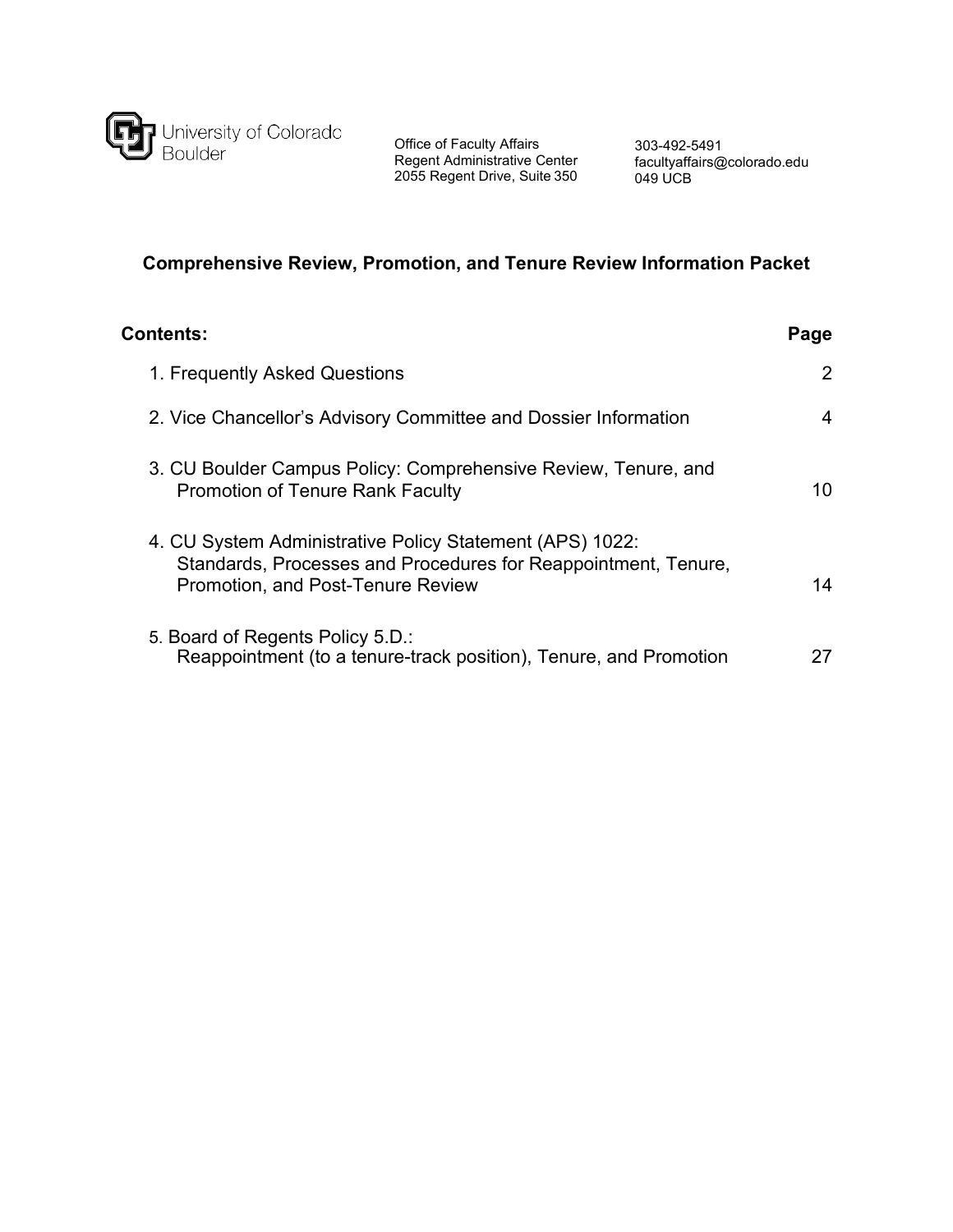# **Frequently Asked Questions: Comprehensive Review, Promotion, and Tenure Reviews**

# **When Do Comprehensive Reviews, Promotion, or Tenure Reviews (CRPT) Happen?**

- **Comprehensive Review:** After three years of service, during the fourth year
- **Tenure Review:** After six years of service, during the seventh year
- **Promotion to Full:** Post-tenure, when the candidate has "1. a record that, taken as a whole, may be judged to be excellent; 2. a record of significant contribution to graduate and undergraduate education, unless individual or departmental circumstances can be shown to require a stronger emphasis, or singular focus, on one or the other; and 3. a record since receiving tenure or promotion to Associate Professor that indicates substantial, significant, and continued growth, development, and accomplishment in teaching (or librarianship), scholarly/creative work, and leadership and service."<sup>[1](#page-1-0)</sup>

# **What Should I Do to Prepare for My Review?**

- Review department bylaws (i.e., CRPT guidelines)
- Review college/school guidelines for CRPT
- Review CU Boulder policies
- Review CU System policies ("administrative policy statement") and Board of Regents laws andpolicies
- In the semester prior to the review, meet with chair/dean to discuss unit process and plan for the first level of review
- Know academic unit and office of faculty affairs deadlines
- Put together candidate's portion of dossier:
	- o CV
	- o Statements on scholarly and creative work, teaching or librarianship, leadership and service
	- o Multiple means of teaching evaluation (at least 3)
	- o Scholarly/creative work samples (typically 3; e.g. publications, artwork, videos, recordings, multimedia, etc.)
	- o Provide suggestions for external reviewers to chair/PUEC (for tenure/promotion; at least 6 needed, total)

# **What Does the Review Process Look Like?**

- The "Levels of Review:"
	- o First level: Academic unit
		- As applicable—department/program, college/school, dean's level review,dean
	- o Second level: Boulder campus
		- **Vice Chancellor's Advisory Committee**
		- **Provost**
		- **Chancellor**
	- o Third level: CU System (for tenure only)
		- **President**
		- Board of Regents

# **What Is the Vice Chancellor's Advisory Committee?**

- A key body for peer review and faculty governance. Morespecifically:
	- $\circ$  The role of the VCAC includes reviewing hire with tenure, comprehensive review, tenure, and promotion cases forwarded to it by the deans of the multiple colleges and schools. Its deliberations result in a vote, which is reported in the form of a recommendation to the provost.
- Membership: approximately 16 full professors representing many academic units across campus; serve 3-year terms, members selected by Provost (usually in consultation with deans) and subject to Boulder Faculty Assembly approval

<span id="page-1-0"></span><sup>1</sup> CU System Administrative Policy Statement (APS) 1022.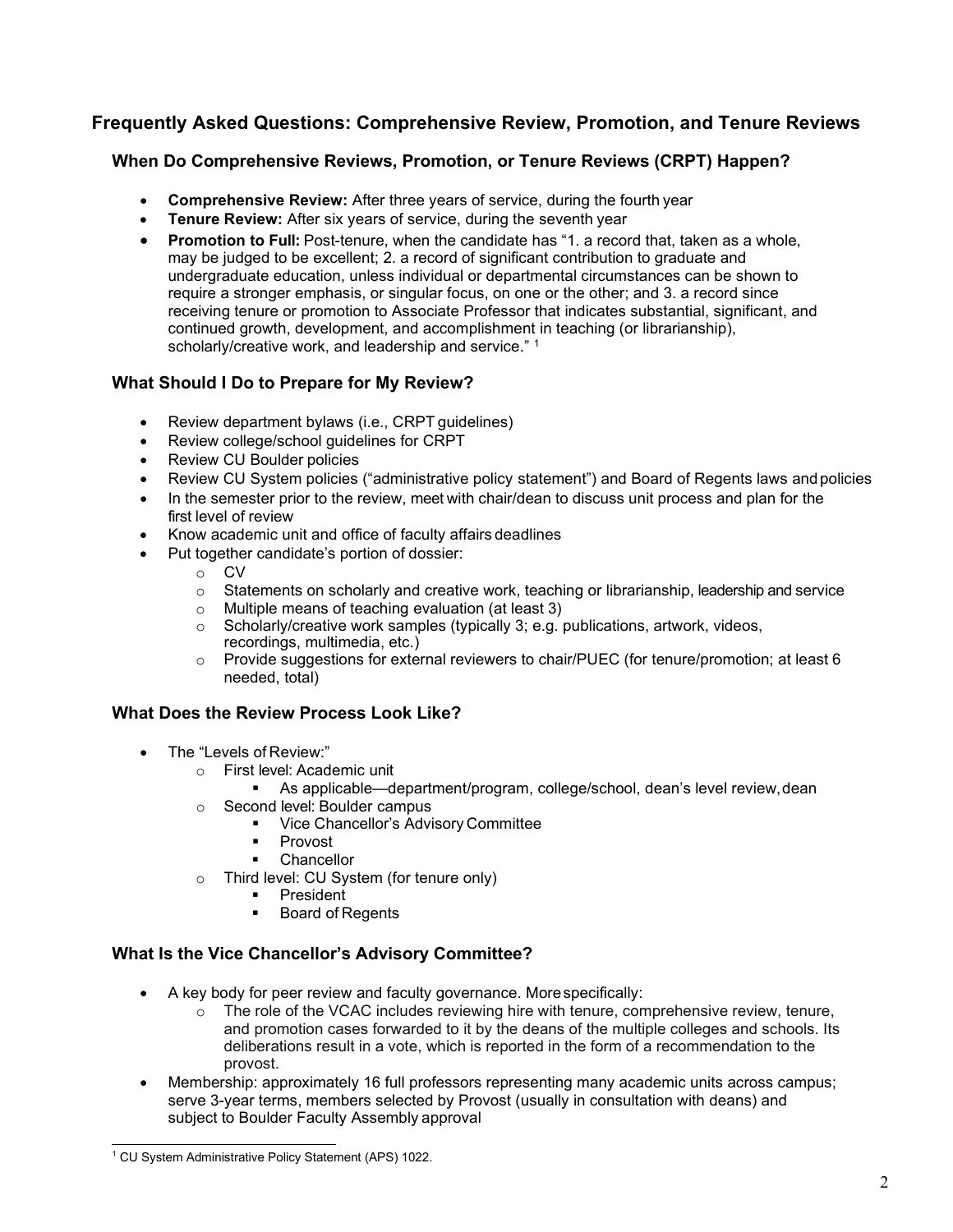- VCAC members are selected in large part based upon their national reputation in their discipline, and because of their broad understanding of the standards and practices of public research universities
- Provost is *ex officio* member
- Chaired by neutral, non-voting member (i.e., Vice Provost for FacultyAffairs)
- VCAC usually meets weekly during the spring term.

# **How Is Each Review Distinct?**

- Similar processes
- Tenure and Promotion reviews include external reviewers aswell
- Candidates need to demonstrate that they have met the standards for research/scholarship/creative work, teaching/librarianship, and service/leadership: i.e., the standards for "excellence" in either scholarly and creative work or teaching; at least "meritorious" in the other, and "meritorious" in leadership and service

|                         | <b>Comprehensive Review</b>                 | <b>Tenure Review</b>                                                                                                        | <b>Promotion to Full Review</b> |
|-------------------------|---------------------------------------------|-----------------------------------------------------------------------------------------------------------------------------|---------------------------------|
| <b>Mandatory Timing</b> | • During year $4$                           | • During year 7                                                                                                             | • Not mandatory                 |
| Standard                | • Making adequate progress<br>toward tenure | • "Excellent" in Scholarly<br>and Creative Work or<br>Teaching/Librarianship,<br>"Meritorious" in the other 2<br>categories | $\bullet$ Overall = Fxcellent   |
| Dossier                 | • No external letters needed                | • Minimum of 6 external letters                                                                                             | • Minimum of 6 external letters |

# **What Resources Are There for Faculty?**

- The Office of Faculty Affairs <https://www.colorado.edu/facultyaffairs/career-milestones/reappointment-promotion-and-tenure>
- Leadership Education for Advancement and Promotion (LEAP) <https://www.colorado.edu/leap/>
- Faculty Relation[s](https://www.colorado.edu/facultyrelations/) <https://www.colorado.edu/facultyrelations/>
- Boulder Faculty Assembly <https://www.colorado.edu/bfa/>
- Center for Teaching and Learning <https://www.colorado.edu/center/teaching-learning/>
- Ombuds Office <https://www.colorado.edu/ombuds/>
- Faculty-Staff Assistance Progra[m](https://www.colorado.edu/hr/faculty-staff-assistance-program) <https://www.colorado.edu/hr/faculty-staff-assistance-program>
- Employee Services (HR and Benefits) <https://www.cu.edu/employee-services>
- CU Board of Regents Laws and Policies https:/[/www.cu.edu/regents/regent-laws](http://www.cu.edu/regents/regent-laws) <https://www.cu.edu/regents/regent-policy-0>
- Regent Law, Article 5 regarding Faculty: [https://www.cu.edu/regents/laws-and-policies/regent-laws/article-5-faculty](https://www.cu.edu/regents/law/5#:%7E:text=(A)%20Tenured%20and%20tenure%2D,grievance%20to%20the%20Faculty%20Senate)
- CU System Administrative Policy Statements (APS), specifically APS 1022: <https://www.cu.edu/ope/aps/1022>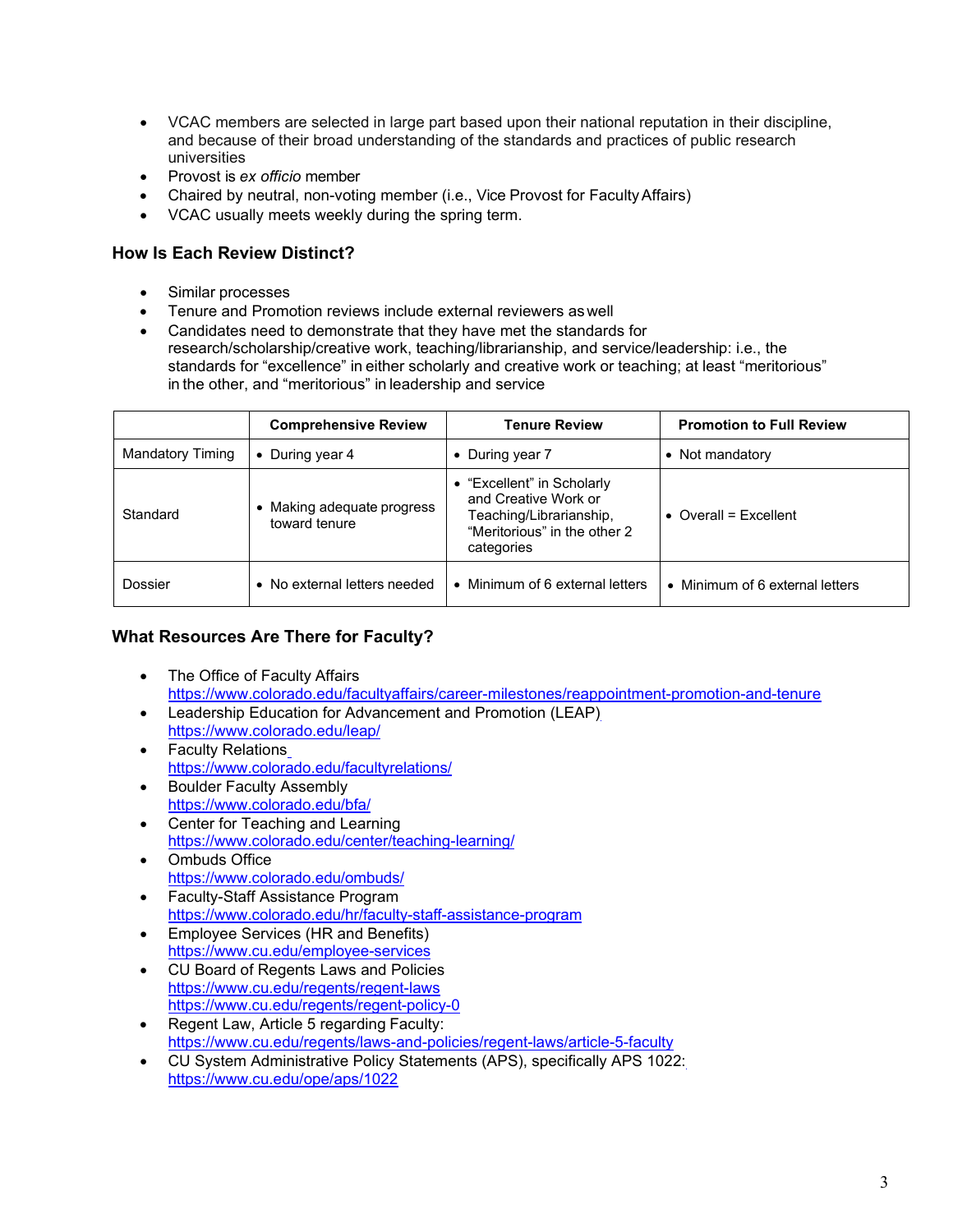# **VCAC CHECKLIST**

#### Please Place in Front of Dossier

Use for: Comprehensive Review; Tenure and Promotion to Associate; and Promotion to Full Cases

| <b>Candidate's Name</b>             |        | School/Department                                                               |
|-------------------------------------|--------|---------------------------------------------------------------------------------|
|                                     |        |                                                                                 |
| Comprehensive Review: Reappointment |        | Comprehensive Review: Feedback only                                             |
|                                     |        |                                                                                 |
| Tenure                              |        | Tenure and Promotion to Assoc. Professor<br>Promotion to Full Professor         |
|                                     |        |                                                                                 |
|                                     |        |                                                                                 |
|                                     | 1.     | <b>Dean's Recommendation</b>                                                    |
|                                     | 2.     | Statement of Dean's Review Committee Chair's Report of                          |
|                                     | 3.     | <b>Primary Unit Evaluation &amp; Recommendation</b>                             |
|                                     |        | Institute Director's letter (if the faculty member is rostered in an institute) |
|                                     | 4.     | <b>Statement of Primary Unit</b>                                                |
|                                     | 5.     | <b>Current Curriculum Vitae</b>                                                 |
|                                     | 6.     | Faculty Statement on Scholarly/Creative Work                                    |
|                                     | 7.     | Faculty Statement on Teaching or Librarianship                                  |
|                                     |        |                                                                                 |
|                                     | 8.     | Faculty Statement on Leadership and Service                                     |
|                                     | 9.     | Comprehensive Review Letters from the Dean's Review Committee,                  |
|                                     |        | Dean, and VCAC (include for T&P to Associate cases only)                        |
|                                     | 10.    | Multiple Means of Teaching Evaluation                                           |
|                                     |        | <b>FCQ Instructor Summary</b><br>a.                                             |
|                                     |        | FCQ Summary for each course taught<br>b.                                        |
|                                     |        | Two or more of the following:<br>c.                                             |
|                                     |        | Peer reviews of teaching                                                        |
|                                     |        | Report of class interviews                                                      |
|                                     |        | Confidential letters/interviews from randomly solicited students<br>$\bullet$   |
|                                     |        | Course materials (e.g., syllabi, exams)                                         |
|                                     |        | Other materials as defined by the candidate or unit                             |
|                                     | $*11.$ | One copy of the letter soliciting external letters of evaluation                |
|                                     | *12.   | External Letters of Evaluation (6)                                              |
|                                     |        | <b>External Reviewer Key</b>                                                    |
|                                     | 13.    | One copy of your unit's policy and procedures document on review for            |
|                                     |        | comprehensive review, tenure, and promotion, and its criteria for CRPT          |
|                                     | 14.    |                                                                                 |
|                                     |        | Examples of Publications (3 are sufficient)                                     |

\*Include for tenure and promotion to associate and promotion to full cases only

See the following page for description of VCAC checklist requirements.

The dossier must be complete prior to the dossier being submitted to VCAC for review.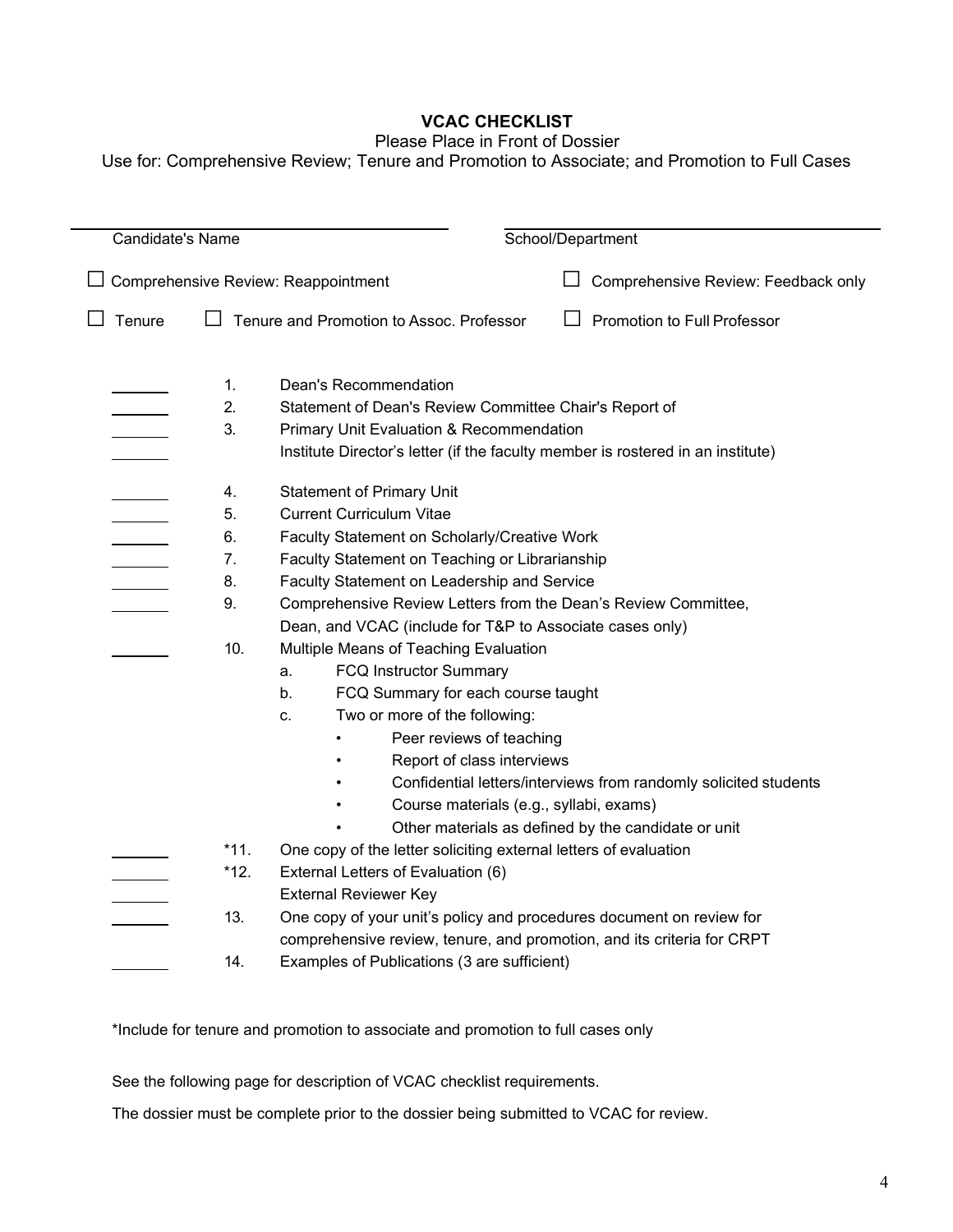# **DESCRIPTION OF VCAC CHECKLIST ITEMS**

\*\*1. DEAN'S RECOMMENDATION. Deans are encouraged to offer their independent assessment of the research/creative work, teaching/librarianship, and service records.

\*\*Where there is a disagreement in the recommendation between these three reviews, the case must return to the prior reviewer for reconsideration, and a revote. Please include a letter describing the outcome of the reconsideration and revote. If, upon reconsideration there is still a disagreement between review levels, the case shall proceed forward; reviewers are required to reconsider the case only one time.

\*\*2. STATEMENT OF DEAN'S REVIEW COMMITTEE. Briefly summarize the committee's evaluation and recommendation, reporting the specific votes and explanation for any dissenting votes and for differences between the committee and the primary unit, if any.

\*\*3. CHAIR'S REPORT OF PRIMARY UNIT EVALUATION AND RECOMMENDATION. The chair, and institute directors in cases where the faculty member is rostered in an institute, should report the actions taken by the primary unit. Please include reasons for the recommendation, an explanation for any dissenting opinion as expressed in the vote, plus the number of votes taken in the primary unit. Minimum size of the voting membership of the primary unit is five. In small units without five eligible voting members, the dean's office must be consulted regarding supplementation of the primary unit for purposes of the review. A description of the review and voting process that was followed should be included.

4. STATEMENT OF PRIMARY UNIT. This statement (usually a maximum of 4,000 words) should include a description of the findings of the committee with regards to (a) Teaching/Librarianship, (b) Scholarly and Creative Work, and (c) Service and Leadership (to the university, profession, and the public). If not included in the chair's report, a description of the review process that was followed should be included. In cases where the faculty member is rostered in an institute, in most cases the institute and department form a combined PUEC and conduct one review. A summary of the external evaluations that is included as part of the dossier, may be shared in writing with the candidate (in other words, do not share the names of the external reviewers and their letters with the candidate, as this information is confidential)..

5. CURRENT CURRICULUM VITAE.

6. FACULTY STATEMENT ON SCHOLARLY AND CREATIVE WORK. This narrative, usually a maximum of 1,500 words, is an opportunity for the candidate to speak directly to the review committee membership, highlighting their major contributions, describing the originality, independence, and impact of their research/creative work, or any unique aspects of the record.

7. FACULTY STATEMENT ON TEACHING/LIBRARIANSHIP. This narrative, usually a maximum of 1,500 words, is an opportunity for the candidate to speak directly to the review committee membership, highlighting their major teaching activities, the innovative aspects of their teaching, successes in graduate training and individualized instruction, or any unique aspects of the record.

8. FACULTY STATEMENT ON LEADERSHIP AND SERVICE. This narrative, usually a maximum of 1,500 words, is an opportunity for the candidate to speak directly to the review committee membership, highlighting their major contributions or activities in the areas of service or leadership to the University, to their profession, and to the public.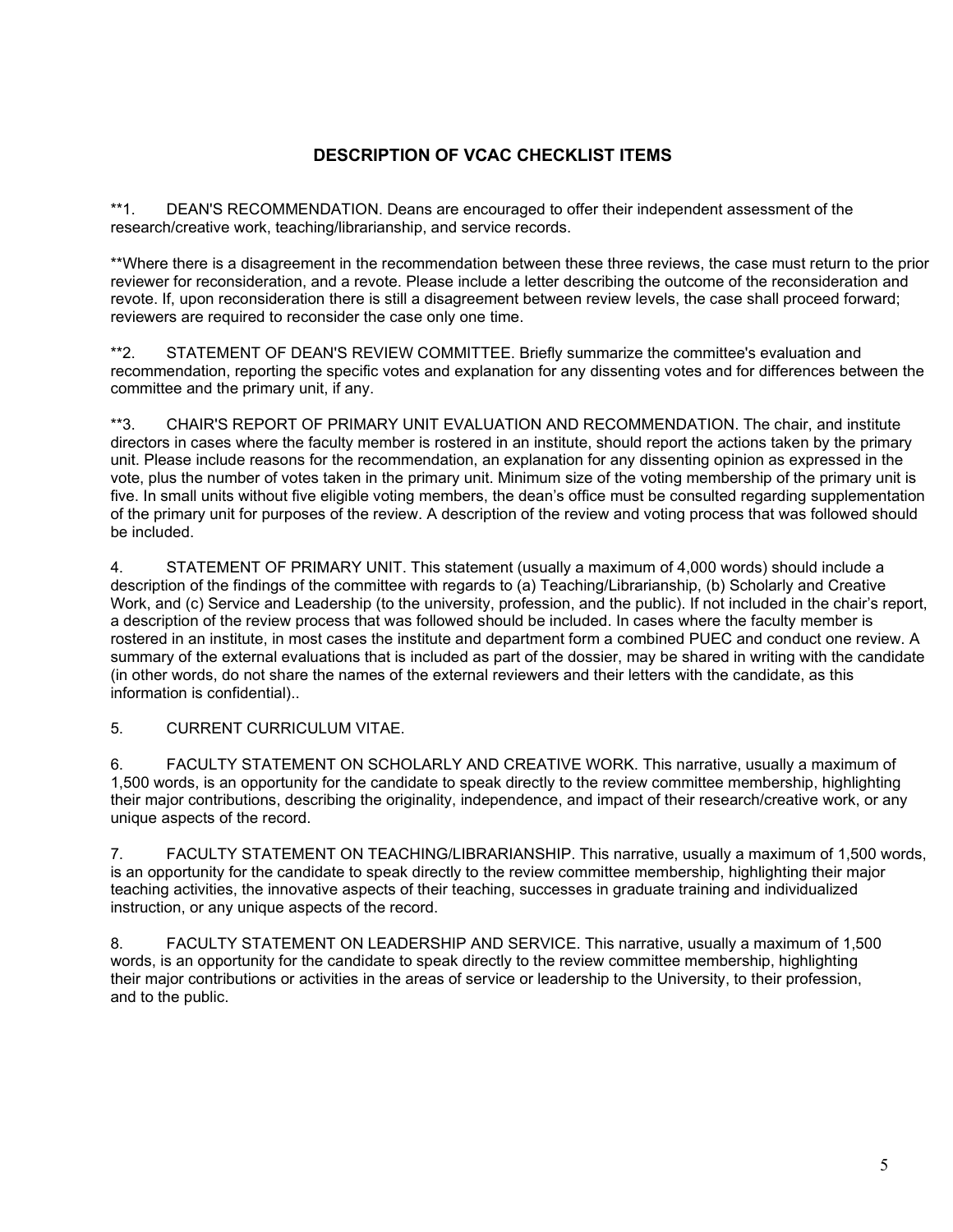9. COMPREHENSIVE REVIEW LETTERS FROM THE DEAN'S REVIEW COMMITTEE, DEAN, AND VCAC. When dossiers for candidates seeking tenure and promotion to associate professor are submitted, three additional documents are required. These are the letters of evaluation and recommendation authored by the Dean's Review Committee, Dean, and VCAC from the time of comprehensive review. The purpose of these required documents is to provide to review committees some indication of the assessment of the candidate at the time of comprehensive review, and to evaluate the candidate's progress since that time relative to any advice that was provided in these three documents.

10. MULTIPLE MEASURES OF TEACHING. Submit the complete record of faculty course questionnaire summaries of each course taught and instructor summaries compiled by the Office of Data Analytics. In addition to these required documents, submit two or more additional forms of teaching assessment. Suggested forms of assessment are included on the checklist; however, candidates and units are urged to use whatever form of assessment is most appropriate for the type of instruction. Do not overlook assessment of individualized and graduate instruction, as these are often important components of teaching activity. Documentation (peer reviews, confidential student interviews, etc.) should be for at least 3 courses. Review committee chairs and candidates should consult the VCAC advisory document on multiple measures of teaching, available at:

[https://facultyaffairs.colorado.edu/faculty/reappointment-promotion-and-tenure/related-policy-information/multiple](https://facultyaffairs.colorado.edu/faculty/reappointment-promotion-and-tenure/related-policy-information/multiple-measures-of-teaching)[measures-of-teaching](https://facultyaffairs.colorado.edu/faculty/reappointment-promotion-and-tenure/related-policy-information/multiple-measures-of-teaching)

Please also consult Administrative Policy Statement 1009 titled *Multiple Means of Teaching Evaluation*, available at: [https://www.cu.edu/sites/default/files/1009.pdf.](https://www.cu.edu/sites/default/files/1009.pdf)

# 11. ONE COPY OF THE LETTER OF SOLICITATION.

A. The template for letters of solicitation to external reviewers is available at: <https://www.colorado.edu/facultyaffairs/node/416/attachment> Primary units wishing to make substantive changes to the letter should seek permission from the Office of Faculty Affairs.

- B. External reviewers should be asked to specify clearly if the candidate would be promoted, or receive tenure at *their* institution.
- C. External reviewers should be asked to state what their relationship is to the candidate.

12. A minimum of SIX EXTERNAL LETTERS OF EVALUATION are required for tenure and promotion reviews. These are confidential and should not be shared with the candidate.

A. External letters must be submitted from professional colleagues not affiliated with the University of Colorado. Letters from mentors and close collaborators are strongly discouraged.

B. External reviewers must be selected by the Primary Unit and chosen to avoid any known or apparent biases, either positive or negative.

C. Candidates may not select their own external reviewers, but may recommend names to the primary unit.

D. Please make every effort to ensure that your external reviewers answer the question as to whether or not the candidate would be promoted, or receive tenure at *their* institution.

E. All external review letters received must be submitted with the dossier, along with a CV for each external reviewer from whom a letter was received.

- F. Please include an EXTERNAL REVIEWER KEY with the following information:
	- Name and affiliation of the reviewer
	- **Who recommended the reviewer (PUEC or Candidate)**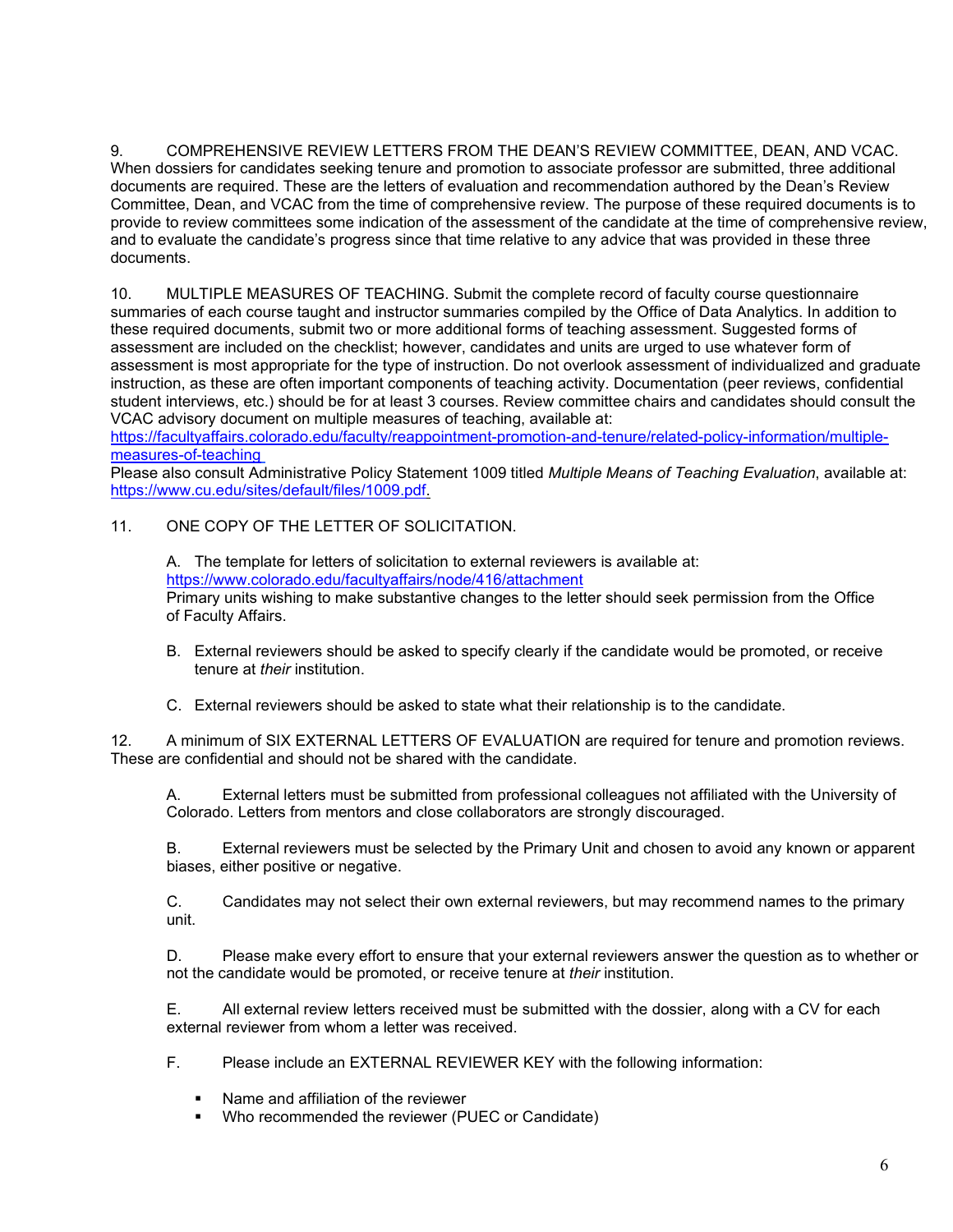- How the reviewer is labeled in the PUEC, primary unit, and dean's review committee letters, for example, A, B… or 1, 2… The campus review letters should refer to the external reviewer in a consistent manner.
- At the end of the key, please list individuals who were contacted but not able to provide a review, and include why they were unable to provide one (e.g., too busy, too close to candidate, etc…)
- If you need an example of an external reviewer key, please contact Carolyn Tir in the Office of Faculty Affairs [\(carolyn.tir@colorado.edu\)](mailto:carolyn.tir@colorado.edu).

13. ONE COPY OF YOUR UNIT'S POLICY AND PROCEDURES DOCUMENT ON COMPREHENSIVE REVIEW, TENURE AND PROMOTION AND ITS CRITERIA FOR CRPT. This document describes the procedures, criteria, and evidence that the primary unit has agreed upon for evaluating comprehensive review, tenure and promotion cases. This document is mandated and defined in Administrative Policy Statement 1022, *Standards Processes and Procedures for Appointment, Reappointment, Tenure and Promotion (Appendix A of the Laws of the Regents)* which may be consulted at [https://www.cu.edu/sites/default/files/1022.pdf.](https://www.cu.edu/sites/default/files/1022.pdf)

14. EXAMPLES OF PUBLICATIONS. In most cases, three representative examples of scholarly work are sufficient. When photographs, videos, recordings, or other multimedia works are appropriate records of scholarly or creative work, candidates are urged to submit examples.

Please place the VCAC Checklist in front of the dossier and review its contents carefully to be sure it is complete. Incomplete dossiers cannot go forward to the VCAC.

If a candidate wishes to review their dossier once it has been submitted to VCAC, please contact Carolyn Tir [\(carolyn.tir@colorado.edu\)](mailto:carolyn.tir@colorado.edu) in the Office of Faculty Affairs, as external letters and letters solicited from students will first need to be removed. Candidates are allowed to add items to their dossier up until the end of the review process. Items that may be added include but are not limited to the following: updated CV, rebuttal statements in response to letters written by the various levels of review, letters solicited by the candidate in support of their case, etc.

Once the VCAC makes a recommendation on a personnel case, the dossier, which includes a voting history from each stage of review, is forwarded to the Provost and Chancellor for their evaluation and recommendation. The Chancellor is responsible for making the final decision on comprehensive review and promotion to full professor cases. In questions of tenure, the Chancellor makes a recommendation to the President of the University of Colorado system, with final submission to the Board of Regents. The Board of Regents has final authority in cases of tenure.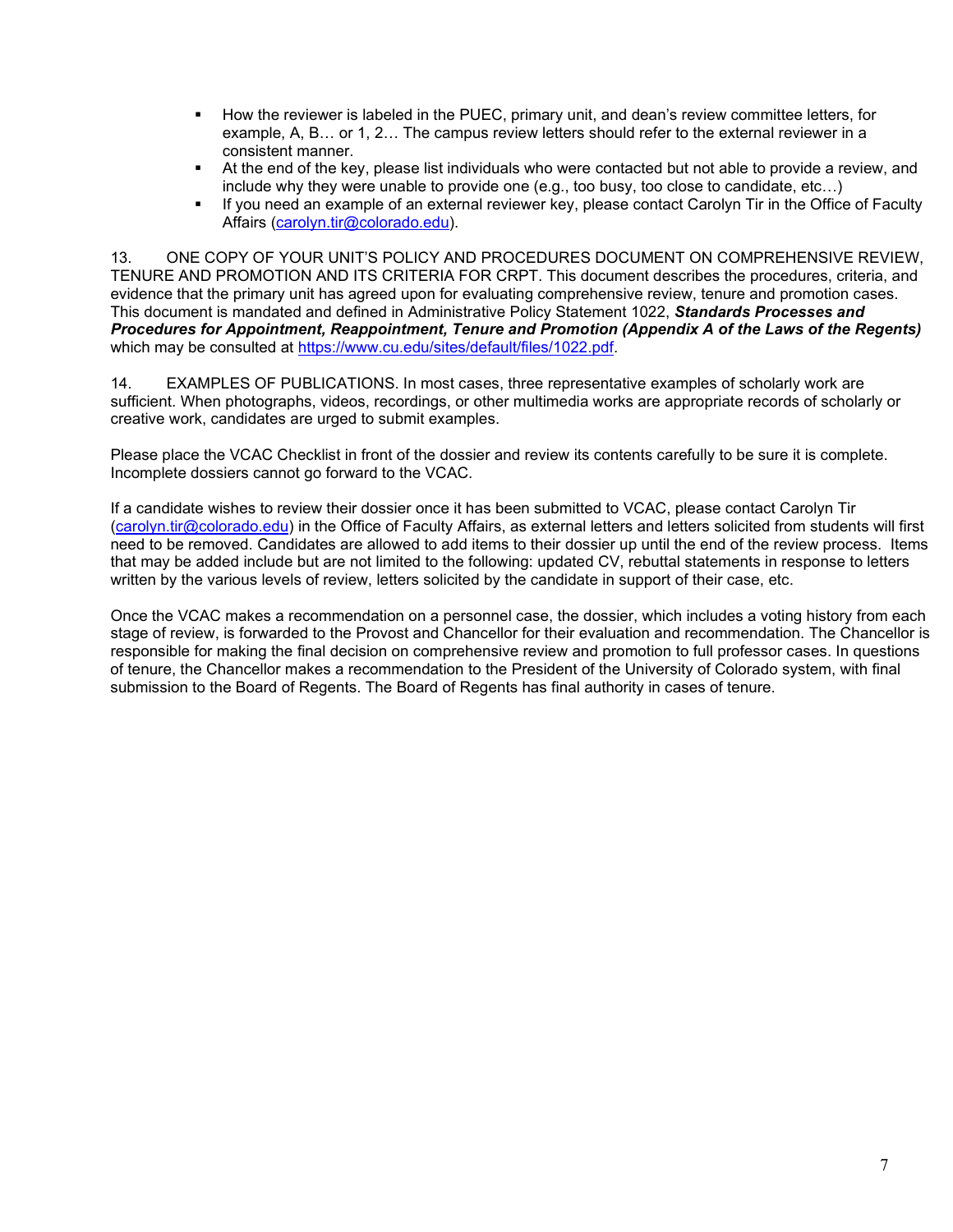

Office of Faculty Affairs Regent Administrative Center 2055 Regent Drive, Suite 350 Boulder, CO 80309-0049

303-492-5491 [facultyaffairs@colorado.edu](mailto:facultyaffairs@colorado.edu) 049 UCB

# **Boulder Campus Guidelines for the Gathering of Information on Teaching for Comprehensive Review, Promotion, and Tenure**

Dossiers for comprehensive review, tenure, or promotion must include multiple measures of teaching. The gathering of these multiple measures is a joint responsibility of the candidate and the unit; the candidate should make sure that they have in place all the multiple measures they find appropriate, and the unit should make sure that the measures it deems necessary for the evaluation of teaching on a regular basis are included. In order to clarify some issues around the gathering of such information, the Office of Faculty Affairs (OFA) offers the following guidelines.

# **Peer Evaluation of Classroom Instruction:**

The most commonly used form of evaluation, peer reviews of teaching are an important part of a candidate's teaching dossier. We consider it a best practice that candidates and units work together to insure that there is at least one peer evaluation per year the candidate under review has taught; larger units may be able to do reviews each semester. A few letters solicited during the final semester of the probationary period are not sufficient to give a sense of the candidate's teaching and development as a teacher.

#### **Classroom Interviews and Student Interviews:**

Classroom interviews or interviews of groups of students can be a helpful way to gather information about a candidate's performance as a teacher, as faculty interviewers can acquire focused information about a candidate from current students. OFA recommends that units use this form of gathering student response wherever possible.

# **Student Letters:**

Student letters may become part of the file in a variety of ways: the unit may solicit confidential letters, the candidate may solicit letters or include letters they have received from students, and students may send unsolicited letters to the unit. In most cases, the letters solicited by the unit carry the most weight. There are concerns on campus about the validity of small sets of student letters, and units should keep this in mind as they gather materials for the teaching dossier.

The dossier should make clear which letters fall into each of the three categories mentioned above; it is best to have clearly marked sections for each kind of letter. Solicited student letters are confidential and may not be shared with the candidate.

If the unit collects identifiable letters from students (this includes emails indicating the name of the student), these letters should be kept in a separate confidential file, not available to the candidate. Graduate students, post-docs, and former students should all be considered as students. A nonidentifiable summary of these letters should be prepared by the primary unit evaluation committee and included in the dossier; this summary is available to the candidate. Other forms of anonymous information gathered from students may be included in the dossier and may be seen by the candidate.

The FCQ forms provide another source of anonymous student comments. All the forms from a course, including student comments whenever possible, should be submitted to the PUEC, which in turn certifies that all the forms were submitted for their analysis.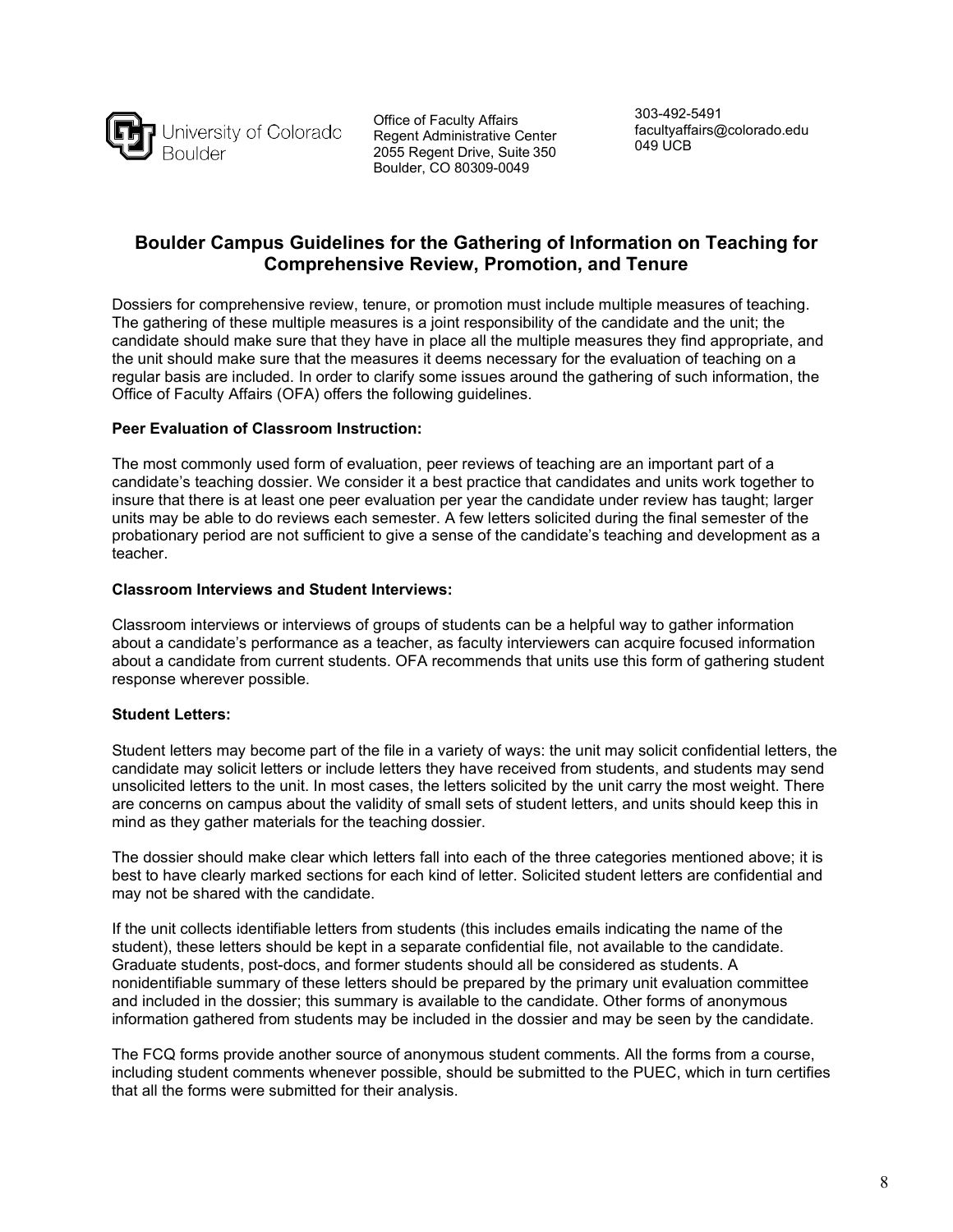# **Teaching Portfolios:**

Candidates may ask that their teaching portfolio be included in the dossier. Such a portfolio can provide a cross-section of a candidate's work as a teacher. Teaching portfolios included in dossiers should be brief, highlighting representative teaching documents.

# **Pedagogical Publications:**

Some faculty publish on pedagogy in their field. Such publications can be an important part of a file, particularly if a candidate is being considered for "excellence" in teaching. Candidates should consider carefully whether such publications should be counted in their research/scholarship/creative work portion of their dossier or in the teaching portion. Such items should not be counted in two places, though they may be part of a description of work in two areas.

# **Assessment of Non-classroom Teaching and Other Contributions to Teaching:**

A great deal of education takes place outside the classroom; the mentoring of graduate students and undergraduate individualized instruction are particularly noteworthy. Faculty also contribute to the education of our students by developing new courses, creating special learning experiences, and so on. Candidates should be sure to document such efforts clearly in their dossiers.

# **External Reviews of Teaching Material:**

Departments may wish to give candidates the option to have teaching materials (portfolios, FCQs, peer review letters, etc.) reviewed by recognized excellent teachers in the field. This option has not often been used, but it may provide important information, particularly when a candidate is being considered for "excellence" in teaching. Such reports from external reviewers would be held as confidential.

#### **Other Measures:**

This is not an exhaustive list. Candidates and units should include whatever measures of teaching they found useful and convincing.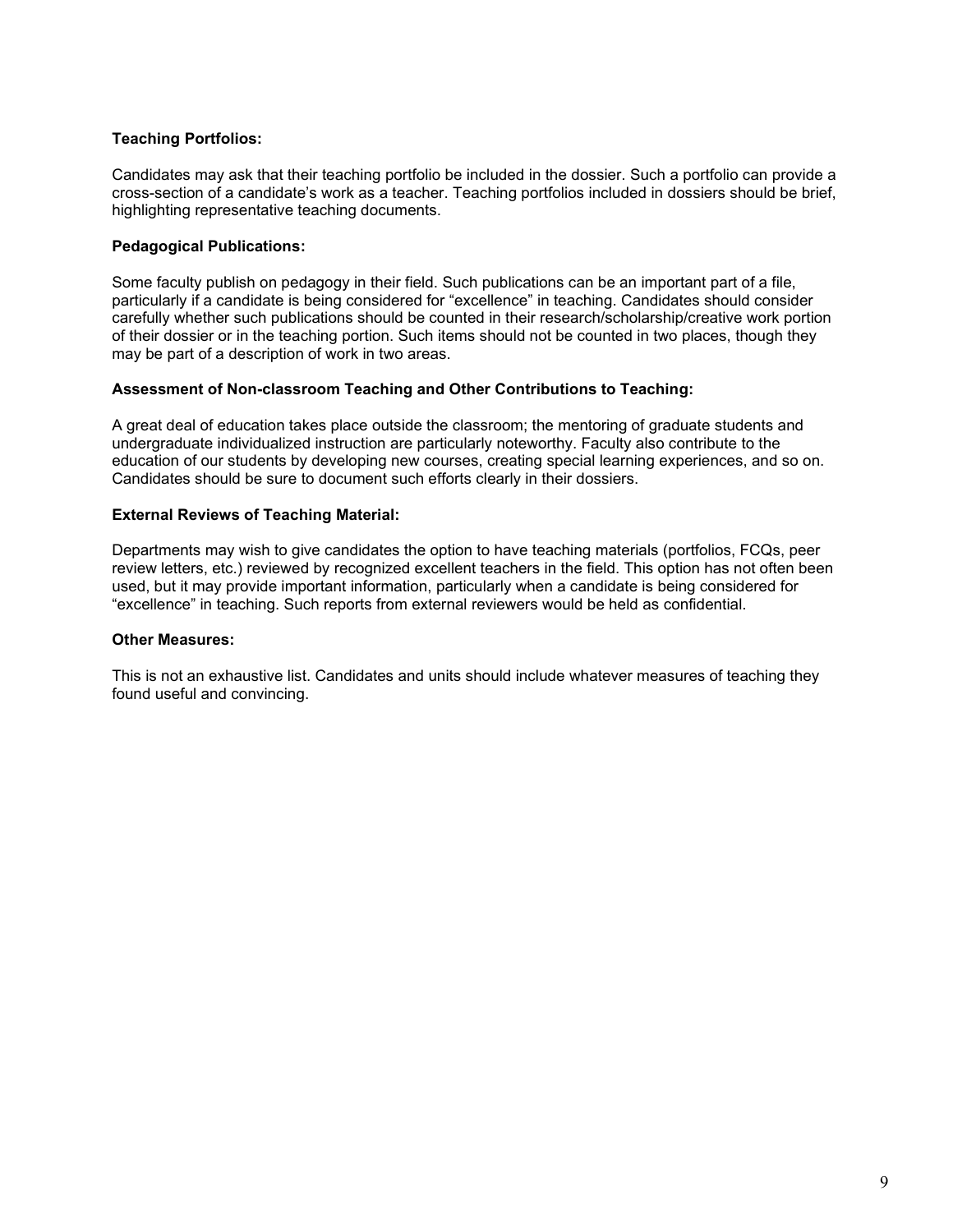

Office of Faculty Affairs Regent Administrative Center 2055 Regent Drive, Suite 350

303-492-5491 [facultyaffairs@colorado.edu](mailto:facultyaffairs@colorado.edu) 049 UCB

# **Comprehensive Review, Tenure, and Promotion of Tenure Rank Faculty**

Faculty initially appointed to the regular professorial rank (assistant professor, associate professor, or professor) are usually reviewed during the last year of the reappointment period. It is the Boulder campus' practice to increase a professor's salary after the award of tenure and after promotion to full professor, contingent upon available funds.

Additional reappointment and promotion policy information can be found at:

#### **CU System Administrative Policy Statements:**

[Standards Processes and Procedures for Appointment, Reappointment, Tenure and Promotion](https://www.cu.edu/ope/aps/1022) [Tenure Accountability](https://www.cu.edu/ope/aps/1020)

#### **Policy 5.D, Policies of the Regents:**

[Reappointment \(to a tenure-track position\), Tenure, and Promotion](https://www.cu.edu/regents/policy/5)

#### **Overview**

The criteria for evaluation of regular professorial ranks are defined by the terms of the initial contract. The normal tenure-track workload assignment is 40% teaching, 40% research, and 20% service (University Library and Museum faculty typically have different workload assignments). Upon successful review, normal reappointment for tenure-track faculty is for three years. The mandatory tenure and promotion evaluation for tenure track faculty occurs during the seventh year of the probationary period.

The comprehensive review (normally at the end of the fourth year) of assistant professors focuses upon whether or not the candidate is making normal progress towards meeting or exceeding the above standard. The mandatory promotion and tenure review (usually in the seventh year of appointment) focuses upon whether or not the candidate has attained the above standard.

The criteria for meeting the standards of "meritorious" and "excellent" are, of course, discipline specific. Your college or school also may have examples of criteria that it employs. Regent policy requires that each primary unit have available upon request a document which describes the standards and procedures for reappointment, tenure, and promotion in that unit. In general, the University seeks multiple measures for each of the three areas of responsibility. Scholarly/creative work is measured by assessment of the quality and quantity of published work or performances and the venues in which they occur, the national stature of the work as measured by external recognition such as by the award of competitive grants, awards, and published reviews. Opinions of scholarly quality, solicited from external reviewers, are a mandatory component of tenure and promotion reviews. Reviewers are selected by the primary unit from a list that the unit compiles after consulting the candidate for nominees. Teaching quality is measured by the success of the candidate in the classroom as measured by student assessment, student interviews, peer reviews, and other measures such as teaching awards. Teaching also is evaluated by the amount of activity and the success of the candidate with individualized instruction at both the undergraduate and importantly, the graduate level. Leadership and service activities that are weighed include those service assignments within the primary unit, college and University, as well as community service and service to professional organizations and the field.

Each primary unit is required to maintain on file a current copy of its Policy and Procedures for Reappointment, Promotion and Tenure document. This policy document guides the department in its faculty personnel decisions. In many units, this document is incorporated into the unit's bylaws. Any changes to the bylaws and/or the Procedures Document must be approved by the appropriate dean's office and the Provost. A copy should be given to each new faculty member, and a copy must accompany each reappointment, tenure or promotion dossier.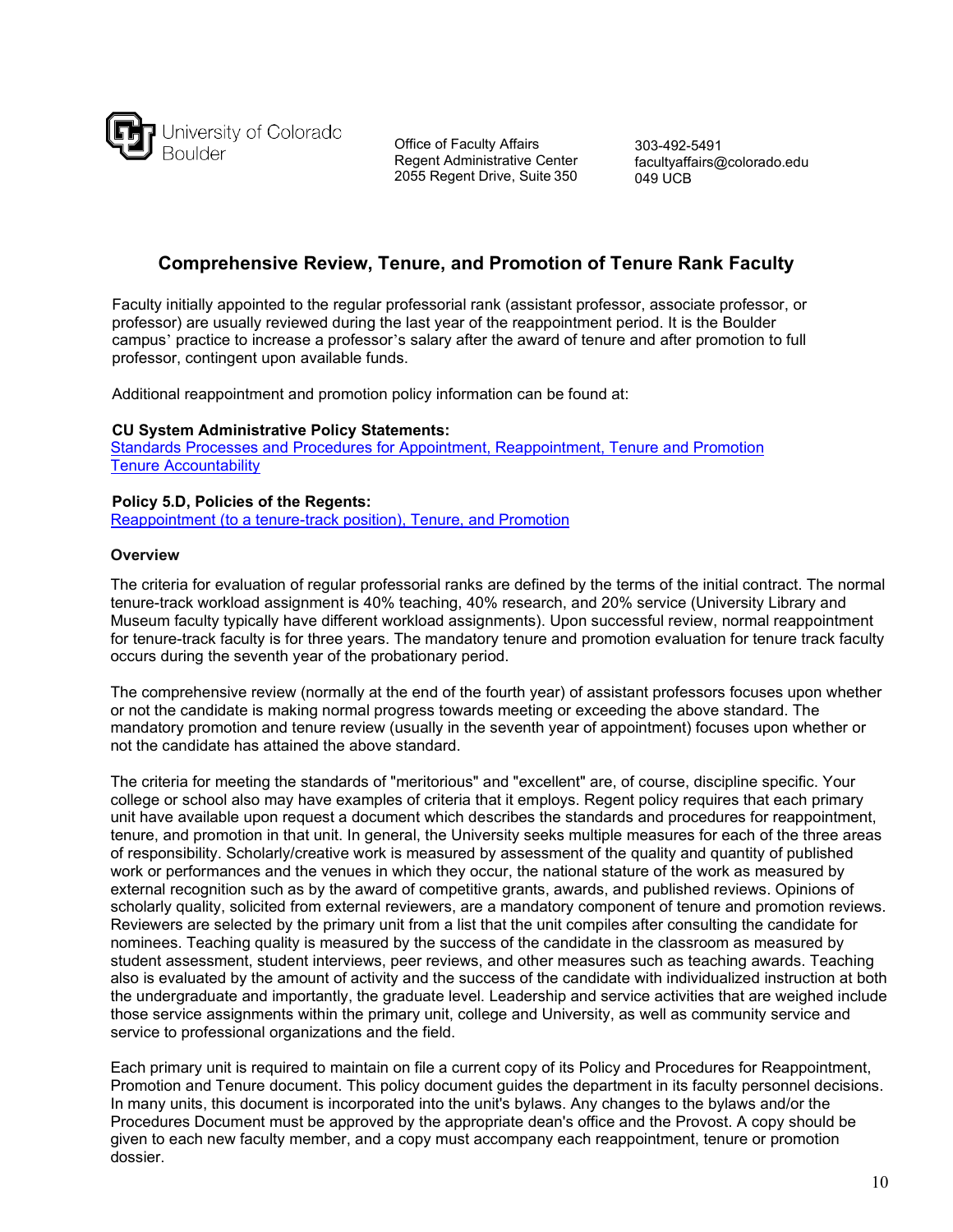Each new faculty member is urged to become familiar with the promotion criteria and practices within their unit. They are also urged to begin to assemble a portfolio which documents teaching, scholarly work, and service activities beginning in their first year, so that dossier assembly (discussed below) at the time of reappointment or promotion is simplified.

#### **Promotion from Associate Professor to Full Professor**

Most new appointments on the Boulder campus are at the assistant professor level, and at that point in one's career promotion to full professor appears to be a long way into the future. For completeness, however, it is worth describing the standards that are applied when considering promotion from associate professor (with tenure) to professor (with tenure). There is no standard or typical time at which this promotion consideration occurs. For faculty who develop their career along a fast trajectory, promotion may be considered after as few as five to seven years after the last promotion. For faculty members whose career trajectory is less steep, or whose scholarly work, by its nature, requires a longer period of development, the period between promotions may be a decade or longer.

Regardless of the period between promotions, the standard which is applied is always the same. In February 1994, the Regents adopted the following standards for promotion to professor:

Professors should have the terminal degree appropriate for their field or its equivalent and (A) a record, which, taken as a whole, is judged to be excellent; (B) a record of significant contribution to both graduate and undergraduate education, unless individual or department circumstances can be shown to require a stronger emphasis, or singular focus, on one or the other, and (C), a record since tenure and promotion to associate professor, that indicates substantial, significant, and continued growth, development, and accomplishment in teaching, research, scholarship or creative work, and service.

Review for promotion to full professor is conducted in the same manner as the tenure and promotion review, including the solicitation of external letters of assessment.

#### **Tenure-Track Evaluation Process**

Each college or school has a review process that differs in subtle ways from that in other colleges or schools. These procedures are described in a procedure document specific to your college or school, and a copy can be obtained from your dean's office. Features of the evaluation process common to all colleges and schools include:

#### **Primary Unit Evaluation Committee**

This group from within the primary unit is elected or appointed as specified in the unit's bylaws. In small units, the primary unit evaluation committee (PUEC) and the primary unit may be one and the same. The PUEC is responsible for assisting the candidate in assembling their dossier, soliciting opinions from outside reviewers, and providing a written and often oral summary of the candidate's dossier to the membership of the primary unit. In general, evaluators should be drawn from a different institution. In some units, the PUEC makes a recommendation or reports a vote. In other units, the role of the PUEC is limited to compiling and summarizing the dossier. The written report of the evaluation committee becomes part of the dossier.

#### **Primary Unit**

The primary unit is composed of the faculty members of a department, program, division, school or college authorized to vote on matters of appointment, reappointment, tenure, and promotion. Only members of equal or higher rank are authorized to vote on personnel cases. All units must have a voting membership of at least five eligible faculty members. Supplementing the voting membership of the primary unit requires the review and approval of the dean. In addition, recorded votes on cases of tenure must include not only the overall vote on the award of continuous tenure, but also a vote breakdown of whether or not tenure should be awarded on the basis of excellent, meritorious, or not meritorious productivity in the areas of scholarly and creative work, teaching, and leadership and service. The primary unit is charged with evaluating the record as contained within the dossier and making a recommendation to the next reviewers. The vote of the primary unit and any accompanying summary or explanation also becomes part of the dossier.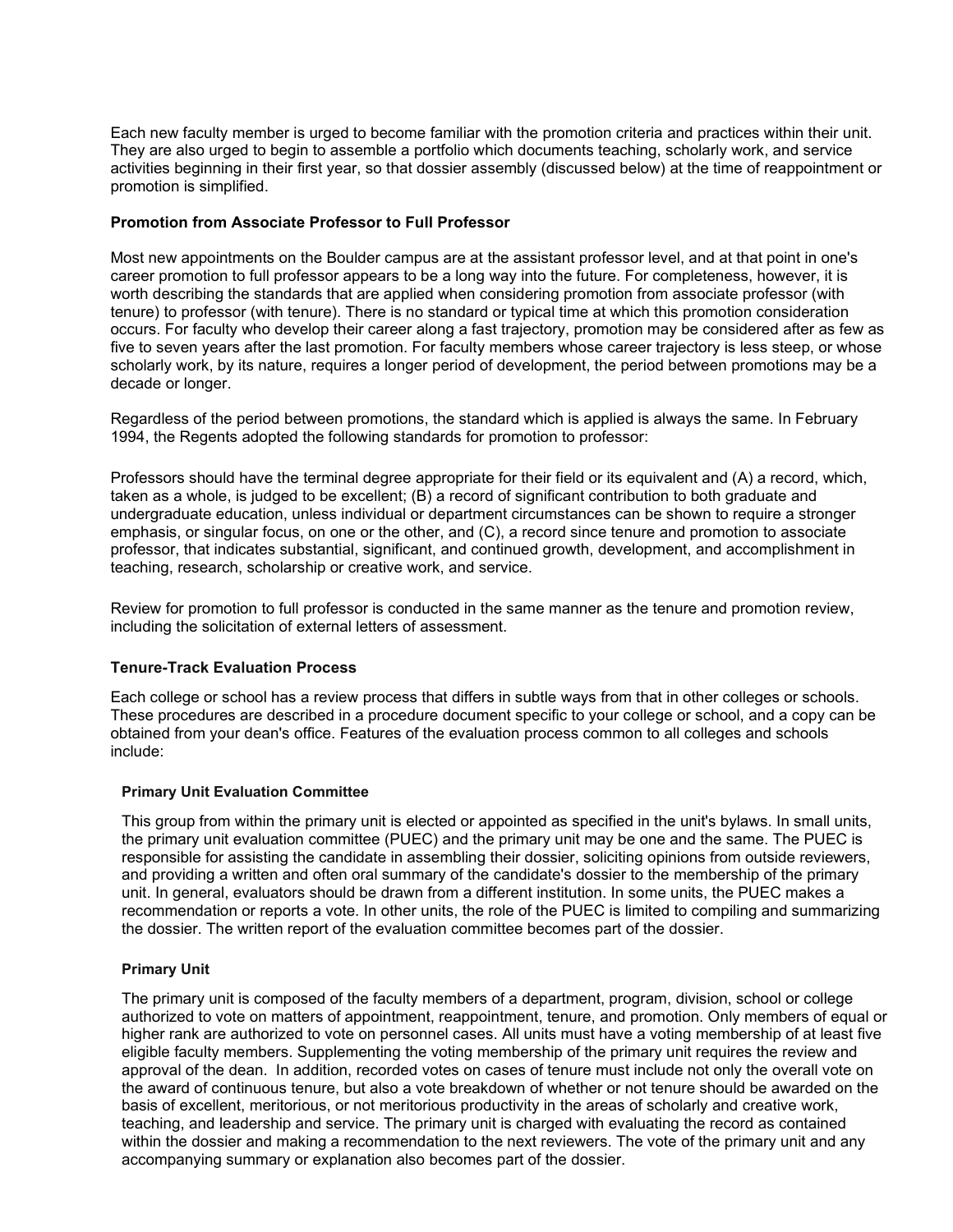#### **Report of the Chair**

In some units, the department chair or division head provides a written explanation of the primary unit vote and offers their own opinion of the merits of the case. In other units, the chair's report is simply a written communication to the dean that reports the vote and discussion of the primary unit. Unit bylaws specify this. The chair's report becomes a part of the dossier.

#### **First Level Review**

First level review is provided by the dean and their advisory committee. The first level review committee is a faculty committee that advises the dean on matters of promotion, tenure, and reappointment. The composition of the committee is defined by the bylaws of the college or school and is generally composed of respected faculty members representing the disciplinary breadth of the college or school. The minimum size of the first level review committee shall be three (3) members eligible to vote in each case. Membership of the first level review committee shall be the same for all cases considered by that college or school in a given year. Further, first level review committees must meet as a group to discuss each case, and must record a vote recommending an action on the case to the dean. Recorded votes on cases of tenure must include not only the overall vote on the award of continuous tenure, but also vote breakdown of whether or not tenure should be awarded on the basis of excellent, meritorious, or not meritorious productivity in the areas of scholarly and creative work, teaching, and leadership and service. The purpose of this committee review is to provide an independent assessment of the dossier to the dean and to calibrate the standards of the primary unit to those of the college or school as a whole. Only members of the committee holding equal or higher rank to the rank being aspired to by the candidate are authorized to vote. The first level review committee provides a written assessment and records its vote. Both items become part of the dossier.

#### **Report of the Dean**

The dean, after considering the recommendation of the first level review committee, then makes their own written recommendation to the Provost. This letter, and the rest of the dossier, are then forwarded to the Office of Faculty Affairs, by the relevant campus deadlines. The candidate is to be informed in writing of the outcome of the first level review and of the recommendation by the dean.

#### **Second Level Review**

Second level review is conducted by the provost and the [Vice Chancellor's Advisory Committee \(VCAC\).](https://www.colorado.edu/facultyaffairs/vice-chancellors-advisory-committee-vcac) The VCAC is the campus-level faculty committee that serves in an advisory role to the provost on the comprehensive review, tenure, and promotion of tenure-track faculty on the CU Boulder campus. In this capacity, the VCAC is responsible for reviewing comprehensive review, tenure, and promotion cases forwarded to it by the deans of the CU Boulder colleges and schools. The VCAC also reviews new faculty appointments whenever tenure is being offered as part of the hiring.

The VCAC is chaired by the Vice Provost and Associate Vice Chancellor for Faculty Affairs. The Director of Faculty Personnel in the Office of Faculty Affairs is the administrative manager of the committee and handles correspondence with the campus on VCAC-related matters. The committee's membership typically comprises 12 to 16 professor-rank faculty members representing the range of CU Boulder colleges and schools.

Each case is assigned to at least two members of the committee, who each read the entire dossier. Every member of the committee is assigned to read the CV and letters of assessment from the PUEC, the chair, the dean's committee, and the dean. Each case is summarized to the committee orally by the primary reader and the secondary reader, followed by committee discussion. A vote by show of hands is then taken on the question whether or not to recommend reappointment, tenure and/or promotion. Occasionally, the VCAC may return the dossier to the dean or department for supplemental material or explanation. Whenever the VCAC disagrees with the dean's recommendation, it automatically returns the case to the dean for their reconsideration. The VCAC members then discuss and vote on the case a second time. A written summary of the VCAC recommendation, along with its vote, is communicated to the provost, and is also communicated to the candidate, chair, and dean.

#### **Recommendation of the Provost**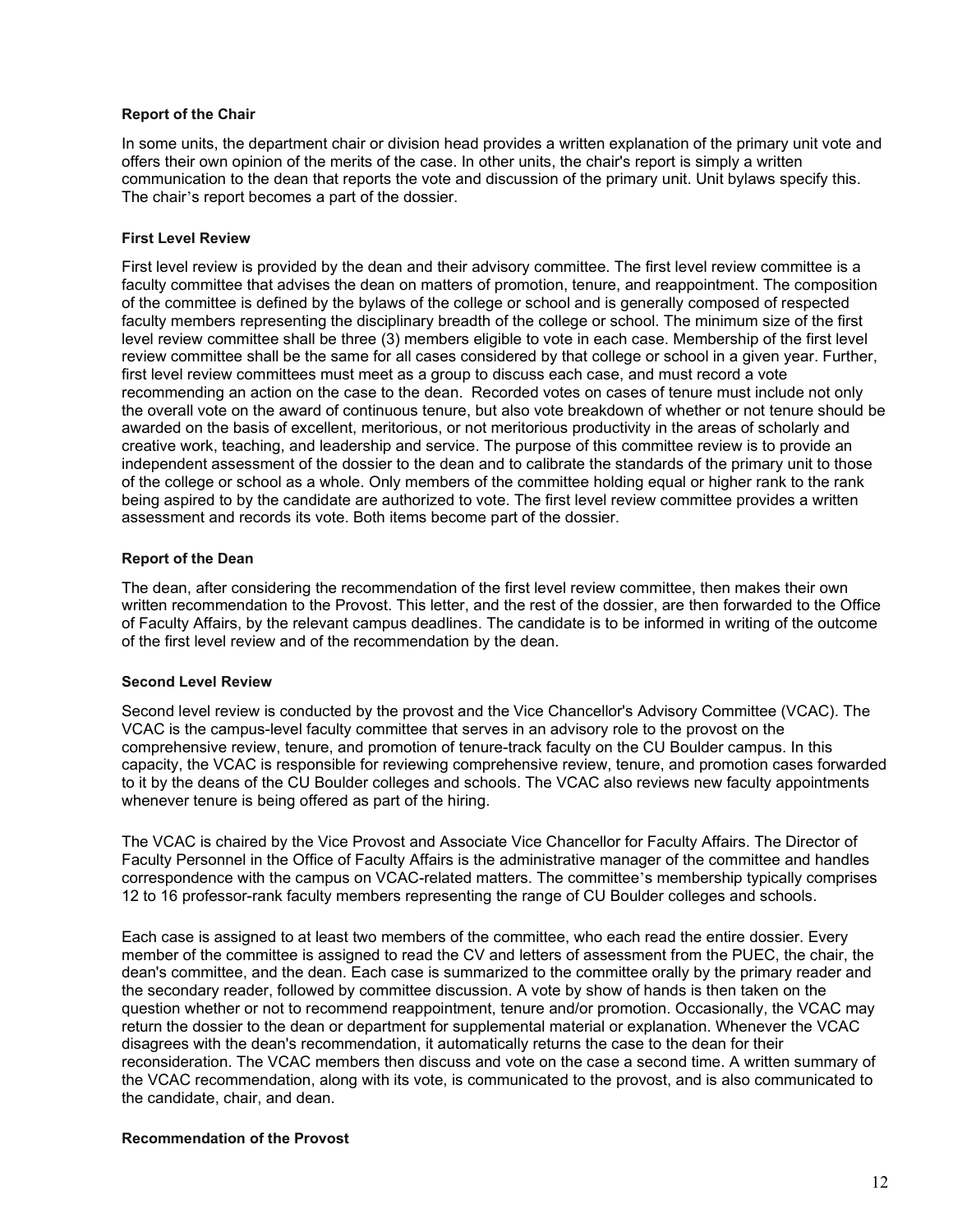The provost considers the contents of the dossier and the recommendation of the VCAC and makes an affirmative or negative recommendation to the chancellor.

#### **Recommendation of the Chancellor**

The chancellor is responsible for making the decision on reappointment and promotion cases. In questions of tenure, the chancellor makes a recommendation to the president of the University of Colorado system. Affirmative recommendations by the chancellor usually result in positive recommendations by the president to the regents, who have final authority in cases of tenure. The president and regents usually take no action on negative recommendations for promotion to full professor from associate professor, unless a formal appeal is made by the faculty member.

#### **Third Level Review**

The president of the University of Colorado system maintains a faculty advisory committee that can be consulted whenever the president wishes to reconsider the recommendation of the chancellor, or in cases of appeals. The appeals process is described in detail in the guidelines on Tenure and Promotion Appeals.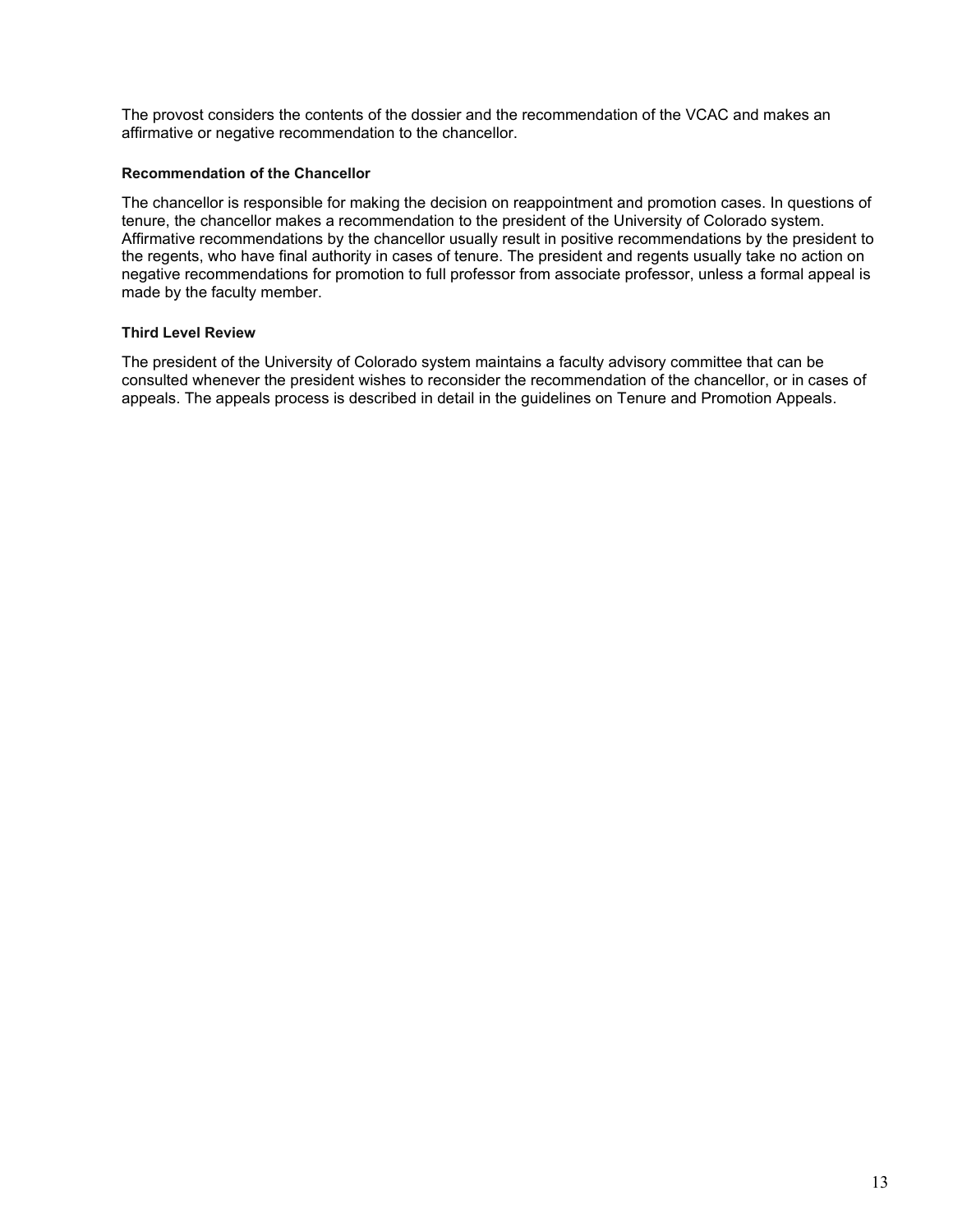

# **ADMINISTRATIVE POLICY STATEMENT**

**Policy Title:** Standards, Processes and Procedures for Reappointment, Tenure, Promotion, and Post-Tenure Review

| <b>APS Number: 1022</b>                | <b>APS Functional Area: ACADEMIC/RESEARCH</b>                                                                                                                                                                        |
|----------------------------------------|----------------------------------------------------------------------------------------------------------------------------------------------------------------------------------------------------------------------|
| <b>Brief Description:</b>              | This policy outlines the standards, processes, and procedures for the reappointment, tenure<br>and promotion of tenure-track faculty members and the promotion and post-tenure review<br>of tenured faculty members. |
| <b>Effective:</b>                      | July 1, 2020                                                                                                                                                                                                         |
| Approved by:                           | President Mark R. Kennedy                                                                                                                                                                                            |
| <b>Responsible University Officer:</b> | Vice President for Academic Affairs                                                                                                                                                                                  |
| <b>Responsible Office:</b>             | Office of the Vice President for Academic Affairs                                                                                                                                                                    |
| <b>Policy Contact:</b>                 | Office of the Vice President for Academic Affairs                                                                                                                                                                    |
| Supersedes:                            | July 1, 2014, Standards, Processes and Procedures for Comprehensive Review, Tenure,<br>Post-Tenure Review and Promotion                                                                                              |
| <b>Last Reviewed/Updated:</b>          | July 1, 2020                                                                                                                                                                                                         |
| <b>Applies to:</b>                     | Tenured and Tenure-Track Faculty on All Campuses                                                                                                                                                                     |

**Reason for Policy:** Provides procedures for implementing Regent Laws and Policies on the reappointment, tenure, and promotion of tenure-track faculty members and the promotion and post-tenure review of tenured faculty members.

# **I. INTRODUCTION**

This Administrative Policy Statement (APS) states the standards of performance for tenure and outlines the process of evaluating a tenure-track faculty member for reappointment, promotion, and tenure, evaluating a tenured faculty member for promotion, and conducting post-tenure reviews. The integrity of the reappointment, tenure, and promotion process depends upon the consistent and knowledgeable application of university processes by the faculty and academic administrators. Participants are expected to have no conflict of interest in the case and to keep the deliberations of the proceedings confidential.

# **II. POLICY STATEMENT**

- **A.** The performance of a tenure-track faculty member shall be evaluated according to the standards established in [Regent](https://www.cu.edu/regents/policy/5)  Policy 5.D – [Reappointment \(to a tenure-track position\), Tenure, and Promotion](https://www.cu.edu/regents/policy/5) and this administrative policy statement.
- **B.** As stated in <u>Regent Policy 5.D [Reappointment \(to a tenure-track position\), Tenure, and Promotion,](https://www.cu.edu/regents/policy/5) criteria for</u> evaluating faculty performance shall be established by the primary unit.
- **C.** Every primary unit (described in Section VII.A) and reviewing body or person making recommendations concerning reappointment, tenure and promotion, or participating in the post-tenure reviewprocess, shall strictly apply the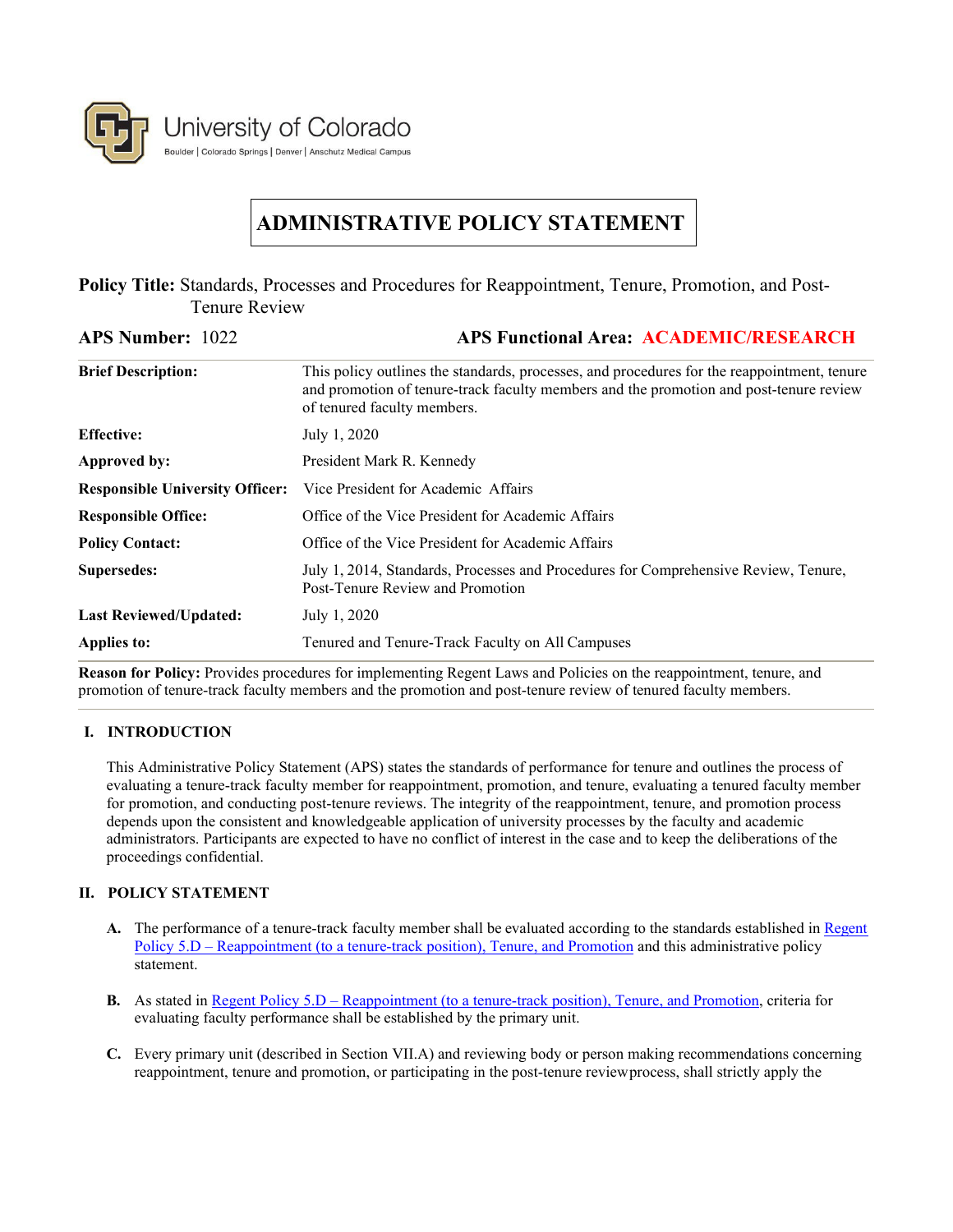procedures and standards described herein.1 Failure to adhere to these procedures and standards may lead to the imposition of sanctions. Questions about proper processes and procedures should be directed to the dean, faculty affairs office, or provost.

**D.** In accordance with subsection (H) of <u>Regent Policy 5.C.2</u> – [Tenured and Tenure-Track Faculty Appointments,](https://www.cu.edu/regents/policy/5) tenured faculty shall be reviewed in a comprehensive manner every five years.

# **III. TENURE PROBATIONARY PERIOD**

- **A.** A recommendation on tenure shall be made after a probationary period of continuous full-time service as a professor, associate professor, or assistant professor. (See exceptions in section III.E) The probationary period shall not exceed seven years, unless an extension has been approved by the dean and chancellor or the chancellor's designee. If an individual's professional accomplishments warrant, the probationary period may be waived and tenure may be recommended upon hire.
	- 1. If a faculty member utilizes family medical leave or parental leave during the tenure probationary period, and the leave period is of sufficient length that the faculty member's performance cannot be appropriately evaluated during that period, the faculty member shall be granted a one-year extension of the tenure probationary period. A faculty member may irrevocably elect, no later than six months following their return to full-time service, to have the leave time count as part of the tenure probationary period. Such an election shall be made in writing and is subject to approval by the dean and the chancellor.
	- 2. A faculty member may apply for leave for reasons other than family medical leave or parental leave during their probationary period. If the faculty member requests leave, with or without a requested extension of the probationary period, the request shall be reviewed by the chair and dean and the dean will issue a recommendation to the provost. The request is subject to provost approval. Any change to the probationary period because of leave shall be in increments of one year.
	- 3. If a one-year extension to the probationary period is provided, a one year extension also applies to all personnel actions (comprehensive review or tenure review) scheduled to occur after the leave period.
- **B.** The tenure probationary period shall begin when the faculty member is first appointed to the rank of assistant professor or a higher rank.
- **C.** Typically, up to three years of full-time service in the rank of assistant professor, associate professor, or professor at other institutions may be included in the probationary period.
- **D.** Each tenure-track faculty member shall be evaluated in a comprehensive manner at least once during the tenure probationary period apart from the review for award of tenure. The comprehensive review typically occurs during the fourth year of full-time service.
	- 1. The comprehensive review is a critical appraisal designed to identify a candidate's strengths and weaknesses in sufficient time to allow promising candidates to improve their records before the evaluation fortenure.
	- 2. The review may include evaluation by external reviewers, as determined by campus, school/college, or library policy.
	- 3. Candidates may also request additional feedback from the primary unit head in the second year of their appointment and any subsequent year prior to the tenure and/or promotion decision (except the academic year in which the comprehensive review is undertaken).
		- a. In this additional feedback process, the primary unit head shall examine evidence provided by the candidate of the candidate's teaching (or librarianship), scholarly/creative work, and leadership and service, (and, where indicated in primary unit criteria, other activities relevant to the specific unit), and make suggestionsfor

<sup>&</sup>lt;sup>1</sup> Comprehensive review and reappointment policies and practices may differ at the Anschutz Medical Campus; faculty should consult school/college/department policy.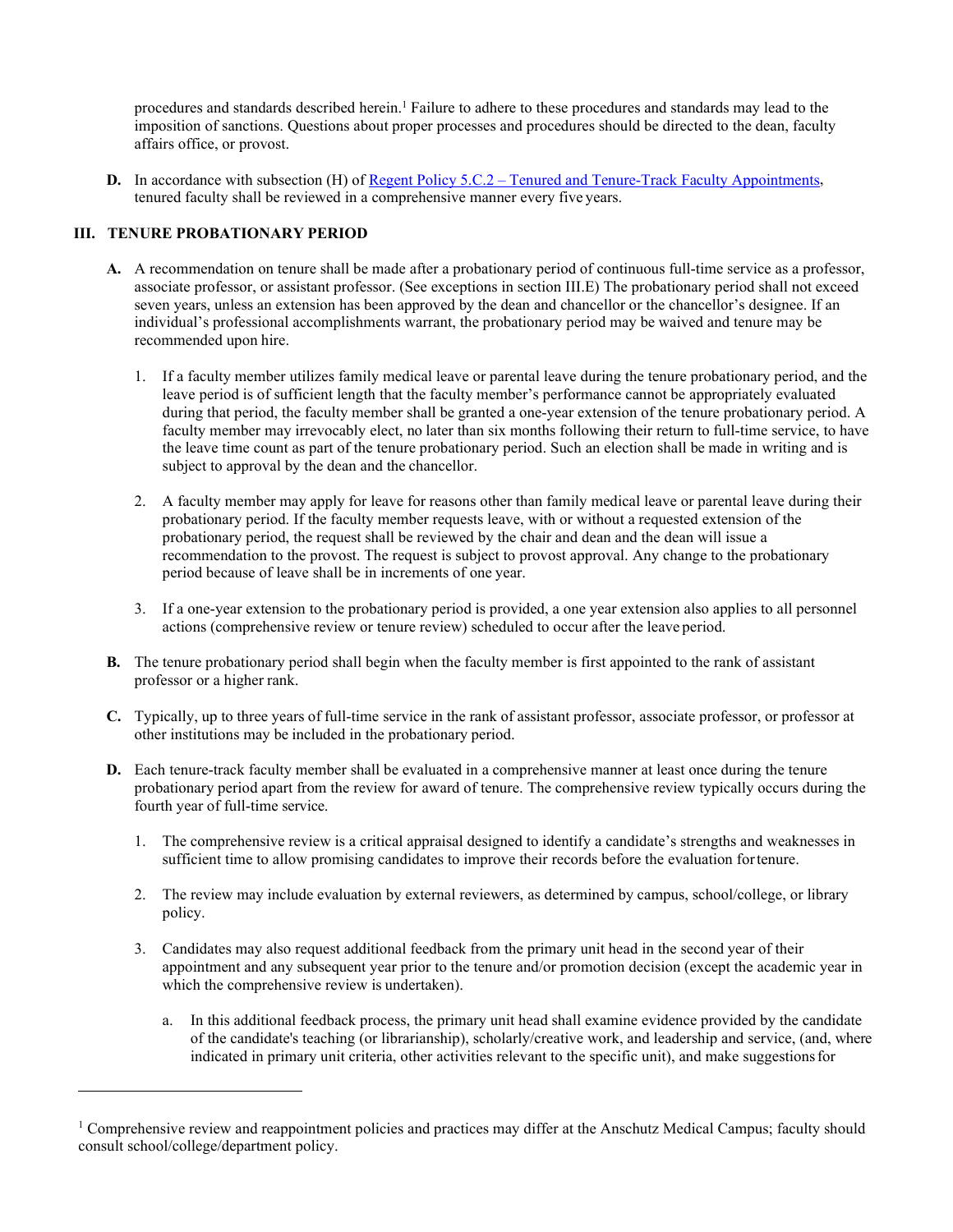improvement in those areas in which the record of the candidate should be stronger in order to meet primary unit criteria.

- b. Suggestions provided by the primary unit head are not intended to provide the level of specific formal feedback that is provided through the comprehensive review. The primary unit head may recommend advising sessions where the candidate can work with senior faculty members and/or with a campus office of faculty development.
- c. If the candidate elects these advising sessions, the candidate shall report this fact in the annual report of professional activity (e.g., FRPA), but the content of these consultations shall remain confidential unless the candidate elects otherwise.
- 4. The faculty member shall be informed in writing of the results of the comprehensive review, which is one of two outcomes:
	- a. the faculty member is reappointed to a tenure-track position, or
	- b. the faculty member is informed that they will be given a one-year terminal appointment and the tenure-track appointment will not be continued.
- **E.** In the Schools of Medicine, Pharmacy, and Public Health, promotion and tenure are separate processes, but may occur concurrently.
	- 1. Unless waived by the faculty member and approved by the dean and chancellor, a decision regarding promotion to associate professor shall be made after a maximum probationary period of seven years of continuous full-time service at the rank of assistant professor (or its prorated equivalent). Normally, the promotion review of a faculty member will commence at the beginning of the seventh year of service.
	- 2. School of Medicine, Pharmacy, and Public Health tenure-track faculty members in the rank of associate professor or professor are eligible for consideration for tenure. There is no maximum time limit for the award of tenure; however, the faculty member who is turned down for tenure may not be reconsidered for three years.

#### **IV. STANDARDS FOR TENURE**

**A.** As stated in Regent Policy 5.D – [Reappointment \(to a tenure-track position\), Tenure, and Promotion,](https://www.cu.edu/regents/policy/5) tenure may be awarded only to faculty members who have demonstrated, at a minimum, meritorious performance in each of the three areas of: teaching (or librarianship), scholarly/creative work, and leadership and service (to the university, profession, and/or public); and demonstrated excellence in either teaching (or librarianship), or scholarly/creative work.

#### Additionally:

1. In the School of Medicine, tenure may be awarded only to faculty members with national and international reputations for academic excellence who are among the best in their field of academic endeavor and who have demonstrated excellence in scholarship and demonstrated excellence in, and dedication to, teaching (as further defined in the rules of the School of Medicine).

Professional/administrative leadership and service and/or clinical activities should be weighed into any decision regarding tenure, but such activities in the absence of significant accomplishments in both teaching and scholarship are not an adequate basis for tenure.

- 2. In its tenure recommendations, the Colorado School of Public Health may consider public health practice/clinical activity and scholarship, as further defined in school policy.
- 3. In the School of Pharmacy, tenure may be awarded only to faculty members who have demonstrated excellence in scholarship and demonstrated excellence in, and dedication to, teaching (as further defined in the appointment, reappointment, promotion and tenure policy of the School of Pharmacy).
- 4. Candidates at the University of Colorado Colorado Springs may also be evaluated on professional practice, in which case they shall also demonstrate at least meritorious performance in that area to be recommendedfor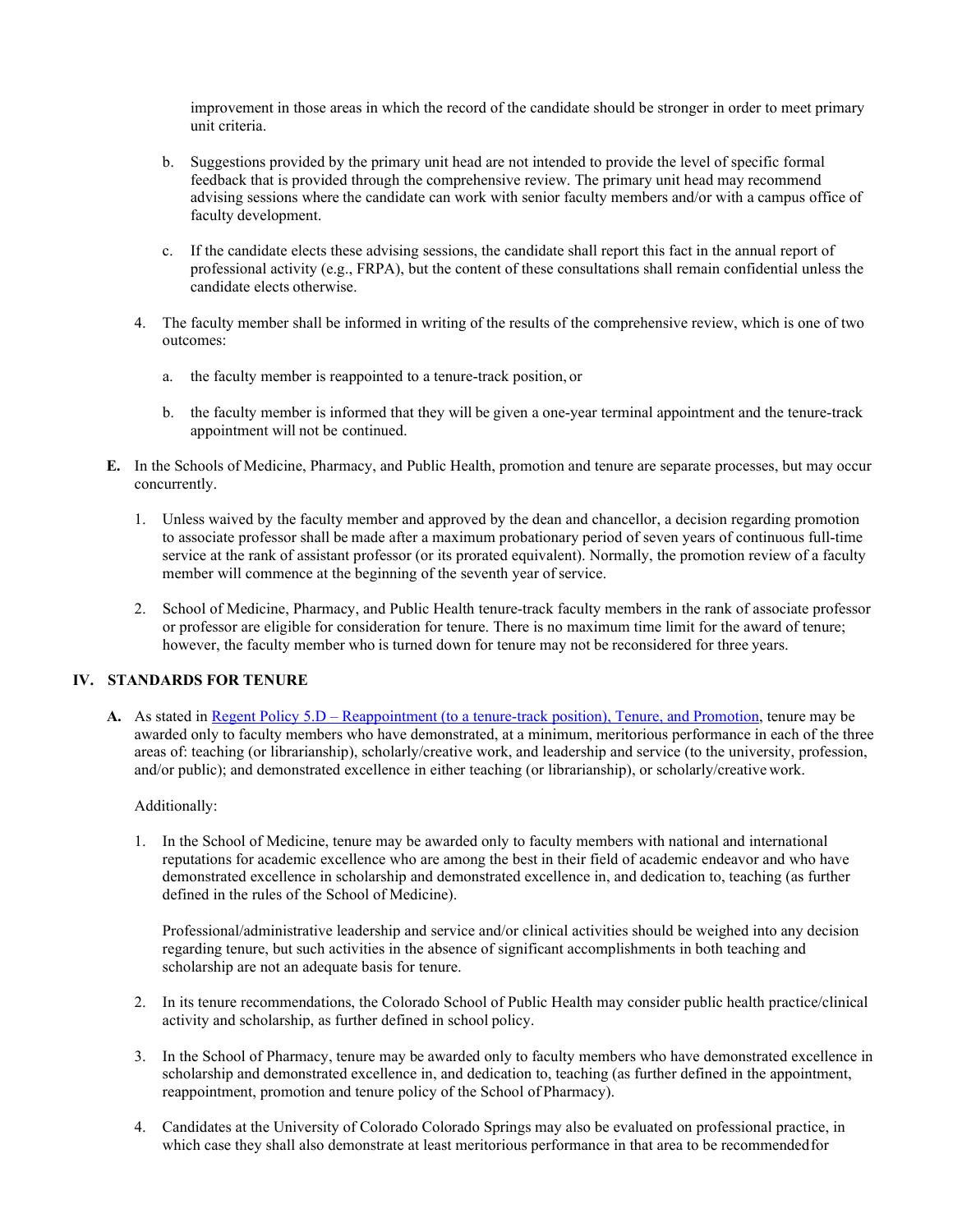tenure. A faculty member cannot be tenured based on excellence in professional practice without excellence in scholarly/creative work or teaching.

- **B.** A recommendation of tenure based on excellence in scholarly/creative work shall include evidence of impact beyond the institution. A recommendation for tenure based on excellence in teaching shall include multiplemeasures of teaching evaluation and demonstrated achievement at the campus, local, national, and/or international level that furthers the practice and/or scholarship of teaching and learning beyond one's immediate instructional setting.
	- 1. For the School of Medicine and the School of Pharmacy, which require excellence in both teaching and scholarship, at least one area, as specified in the primary unit criteria, must show evidence of impact beyond the institution.
- **C.** Effort or promise of performance shall not be a criterion for excellence or meritorious performance. Demonstrated performance and outcomes are required for tenure.
- **D.** All faculty members within a unit, no matter when they are considered for tenure, are held to the same standards. Department chairs and mentors have a responsibility to counsel tenure-track faculty on the wisdom of coming up for early promotion or tenure. An unsuccessful candidate for early tenure may reapply within the existing tenure clock.

#### **V. PRIMARY UNIT CRITERIA FOR REAPPOINTMENT, TENURE AND PROMOTION**

- **A.** Primary units shall develop criteria that define the teaching (or librarianship), scholarly/creative work, and leadership and service expectations for faculty, such as expectations for publications, grants for scholarly/creative work, measures of clinical excellence, etc., in terms of their scholarly field(s).
- **B.** The primary unit shall review its criteria at least every seven years (or more frequently if directed by the dean or provost) for rigor, fairness, and consistency with regent requirements. Criteria are effective when approved bythe dean and provost. In those cases where the primary unit has requested and received Board of Regents approval of specific alternative or additional standards (e.g., professional practice, clinical activity), those standards shall be reflected in the primary unit criteria.
- **C.** All primary unit criteria shall be in writing and shall be included in the candidate's dossier or made available electronically to individuals and committees involved in the review process. They must be used by the primary unit and by all other bodies or persons in their evaluation of the candidate.
- **D.** Regent Law 5.C [Faculty Appointments and Tenure,](https://www.cu.edu/regents/law/5#:%7E:text=(A)%20Tenured%20and%20tenure%2D,grievance%20to%20the%20Faculty%20Senate) Regent Policy 5.D [Reappointment \(to a tenure-track position\),](https://www.cu.edu/regents/policy/5)  [Tenure, and Promotion,](https://www.cu.edu/regents/policy/5) this administrative policy statement, and the primary unit criteria and procedures shall be made available by the head of the primary unit to each tenured and tenure-track faculty member at the time of initial hiring/appointment.
- **E.** The primary unit criteria shall include a description of the level of achievement that warrants the designations "meritorious" and "excellent" performance in teaching (or librarianship), scholarly/creative work, and leadership and service as well as other activities relevant to the specific unit. However, reducing the inherent complexity of faculty activities to a strict formula is discouraged.
- **F.** The primary unit criteria shall also provide a description of the types of evidence that will be used to evaluate the candidate against the performance standards. Examples of criteria that might be considered in evaluating teaching, scholarly/creative work, and leadership and service are included in [Appendix](#page-24-0) A.
- **G.** If new or revised primary unit criteria have been adopted during a faculty member's tenure probationary period, the faculty member may choose to be evaluated for reappointment or tenure based on the new criteria or the criteria in place at the time of appointment. The choice must be made before the next personnel action that follows implementation of the new criteria. When a faculty member is evaluated for promotion to full professor, the current primary unit criteria shall apply.
	- 1. Faculty members on the Anschutz Medical Campus who are evaluated for promotion to associate professor without a coincident evaluation of tenure may choose to be evaluated for promotion based on the primary unit criteria at the time of appointment or the current primary unit criteria.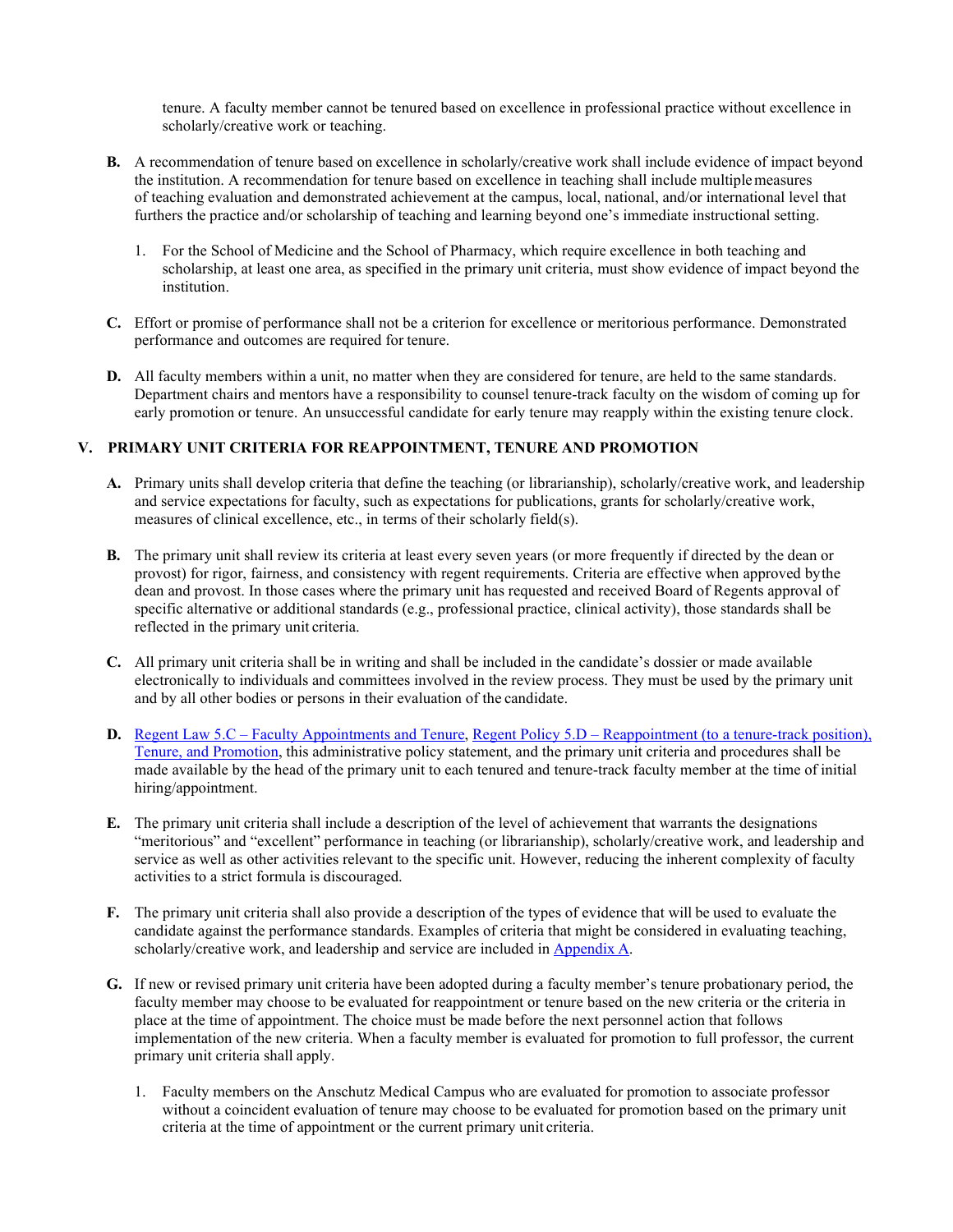- **H.** When joint or split appointments are made, the affected faculty member must be informed in writing, prior to the appointment, of: (1) the duties and expectations as agreed upon by all primary units involved; and (2) which primary unit will be responsible for such personnel recommendations as reappointment, tenure, promotion, andsalary.
- **I.** Tenure and promotion decisions are based on summative evaluations of a faculty member's cumulative performance according to primary unit criteria. These processes and criteria are separate and distinct from the annual merit performance evaluation.
- **J.** The merit of the candidate is the only consideration in recommendations for awarding tenure. The program requirements of the primary unit shall be considered only at the time of appointment and reappointment.
- **K.** To be promoted to the rank of Professor (also referred to as "Full Professor"), an individual should have the terminal degree appropriate to their field or its equivalent, and:
	- 1. a record that, taken as a whole, may be judged to be excellent;
	- 2. a record of significant contribution to graduate and undergraduate education, unless individual or departmental circumstances can be shown to require a stronger emphasis, or singular focus, on one or the other; and
	- 3. a record since receiving tenure or promotion to Associate Professor that indicates substantial, significant, and continued growth, development, and accomplishment in teaching (or librarianship), scholarly/creative work, and leadership and service.

#### **VI. MENTORING**

- **A.** A considerable amount of time and resources is invested in hiring tenure-track faculty; therefore, the university has a significant stake in their success. While it is the individual faculty member's responsibility to develop the teaching and research skills and a work plan that produce the quality and quantity of professional activity needed to warrant reappointment, tenure and/or promotion, the unit and the administration have certain obligations to mentor tenuretrack faculty and to help them navigate the review processes. In addition to published policies and guidelines, schools and colleges shall provide their faculty members reasonable opportunities for training and information sessions on the tenure and promotion process.
	- 1. Primary units shall ensure that reasonable mentoring opportunities are available for faculty members during their probationary period. However, in some cases, it may make more sense for the campus's faculty development office or a school or college to take responsibility for providing mentoring opportunities.
	- 2. Department chairs/unit heads have the responsibility to assist any faculty member who requests a mentor during their probationary period to locate an appropriate mentor on the campus. In some units, it may be helpful to identify an external mentor from another CU campus or from outside the university. External assistance, however, cannot be assured. If the mentoring program is formal, the frequency and general subjects of the mentoring sessions should be documented.
	- 3. Faculty members who serve as mentors should be able to count mentoring activities in the annual merit evaluation process.
- **B.** During the probationary period, candidates are expected to proactively seek and take advantage of available mentoring and advising programs.
- **C.** Faculty members who believe they are not getting adequate mentoring are responsible for bringing their situation to the attention of the unit head. If they are not satisfied with the mentoring opportunities the unit head provides, they should bring this concern to the attention of the dean or the provost'soffice.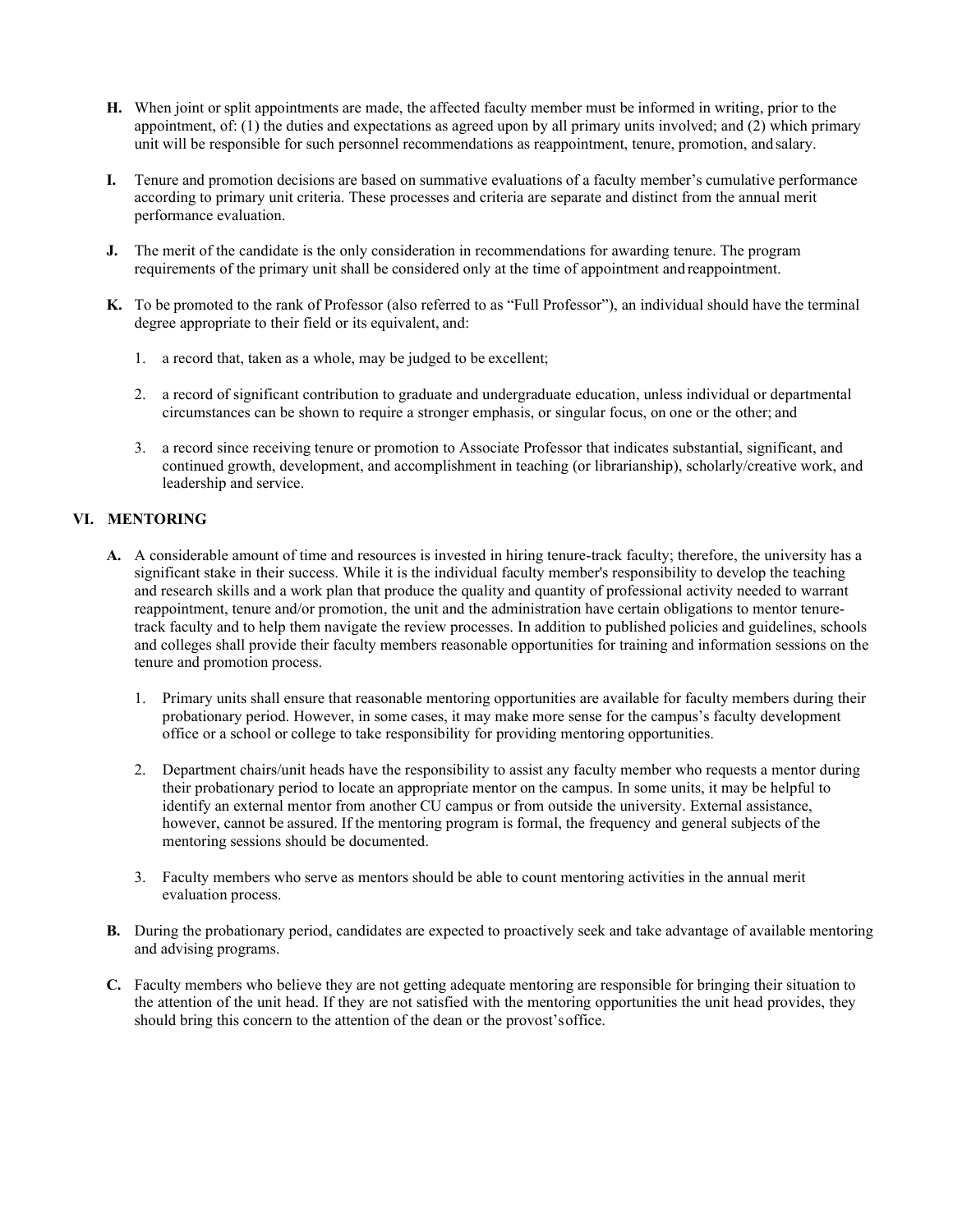#### **VII. REVIEW PROCESS**

- **A.** The Primary Unit. The primary unit is composed of professional colleagues most directly involved with the candidate and having authority to make recommendations concerning reappointment, tenure, and promotion. In schools and colleges with departmental organizations, each department will usually constitute a primary unit. In a school or college without such organization, all tenured and tenure-track faculty members have the responsibility for developing the terms of the working structure whereby the primary unit is defined. The primary unit may be a division, or may be the school or college as a whole. In some instances, the primary unit may involve faculty from cognate departments or institutes.
- **B.** The Candidate Dossier. Each candidate for reappointment, tenure or promotion, assisted by the head of the primary unit making the recommendation, shall prepare a comprehensive dossier for evaluation. Faculty members should include copies of their published materials, as well as supporting data and electronic communications documenting their professional activities. The School of Medicine has different standards for the dossier and campuses may have requirements in addition to those listed below. The primary unit or the dean should provide templates or models of good dossiers to guide candidates in dossier preparation. The dossier submitted by the candidate shall include the following materials:
	- 1. A current curriculum vitae.
	- 2. Evidence concerning the teaching ability of the candidate, including results of learner evaluations. (See [APS](https://www.cu.edu/ope/aps/1009)  1009 - [Multiple Means of Teaching Evaluation](https://www.cu.edu/ope/aps/1009) for examples of the types of evaluative material that may be used.) Each candidate should submit an organized teacher's portfolio that highlights accomplishments in teaching (for example, development of new instructional materials or methods, educational scholarship, receipt of teaching awards or other evidence of success as a teacher, course syllabi; and normed student feedback, e.g., Faculty Course Questionnaires, which are required when available). This section may also include evaluations by the candidate's students, colleagues or other qualified individuals who may have observed the candidate's teaching in classroom, laboratory, clinical or other settings. A self-evaluative statement or narrative summary should be provided.
	- 3. Documents supporting the candidate's research, scholarly/creative work, or other activities relevant to their specific unit. This section may include articles, book reviews, research data and grants, receipt of awards, electronic communications, letters, and other evidence of success. A self-evaluative statement or narrative summary should be provided.
	- 4. Documents supporting the candidate's leadership and service to the university, profession and community. A self-evaluative statement or narrative summary should be provided.
	- 5. Any other information the candidate believes will assure adequate consideration and evaluation during the review process.
	- 6. Documents to be added by the primary unit following receipt of the dossier from the candidate include:
		- a. A copy of the primary unit criteria;
		- b. Previous reappointment, tenure and/or promotion letters if required by the campus, primary unit, school/college or library; and/or
		- c. Evaluation letters received from external reviewers.
			- i. The primary unit requests written evaluations by experts from outside the university who are qualified to judge the candidate, using a solicitation letter following the college-approved format.
			- ii. Such outside evaluations are mandatory in cases of recommendations for tenure and promotion. Comprehensive reviews may also include external evaluations, as determined by the campus/school/college/library policy.
			- iii. Selection of external evaluators shall be undertaken by the primary unit; the candidate shall be given the opportunity to suggest possible evaluators and/or indicate specific scholars whom the candidate feels should be excluded from consideration. Primary unit review procedures shall describe the process used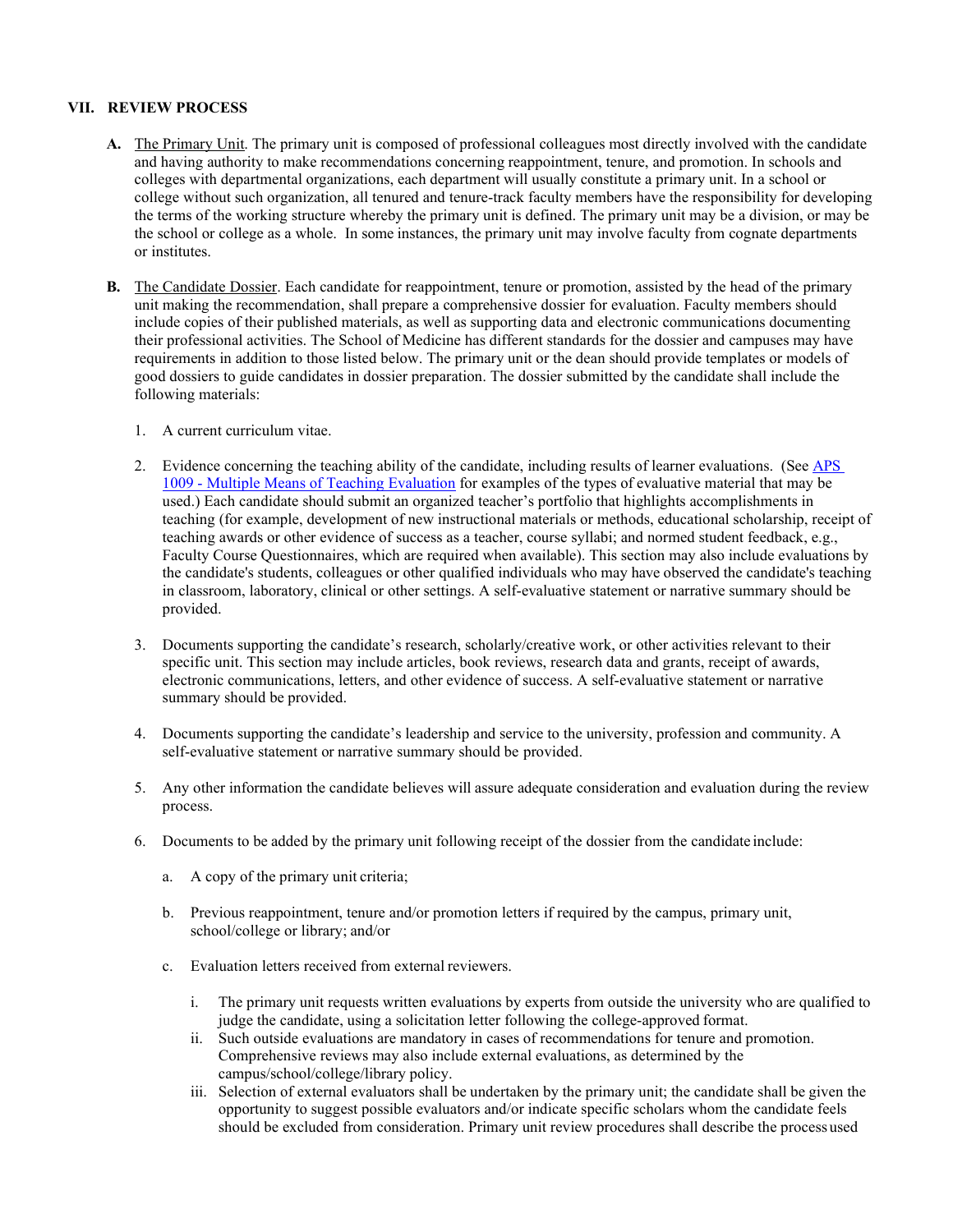in the primary unit for the selection of external evaluators. Care must be taken to exclude any evaluators whose evaluations may constitute a conflict of interest, such as a dissertation director.

- − If a candidate for tenure is a new hire, and at the time the letter of offer was issued, the individual held a tenured position at another institution, the letter(s) of recommendation for hire may be used in the tenure evaluation process in place of the external evaluation letters typically required. If necessary, additional letters may be requested in the tenure evaluation process.
- iv. A minimum of three external letters shall be added to the file; however, campuses, schools/colleges/libraries may require more than three letters. All letters that are received must be included in the candidate's promotion or tenure dossier.
- v. External letters solicited by the primary unit must be treated as confidential; they shall not be shared with the candidate.
- vi. The primary unit may offer external evaluators a modest stipend for their work.
- vii. Primary unit letters should include summaries of key comments by evaluators, with all identifiers removed to preserve confidentiality.
- **C.** Levels of Review. 2 The case for reappointment, tenure and promotion of a tenure-track faculty member and promotion of a tenured faculty member is evaluated at multiple levels. The expertise of the primary unit is balanced by the broader perspective introduced at other levels of review. At each level of the review process, the candidate should be informed of the outcome as expeditiously as possible. The primary unit criteria shall be used at every level of the review.

For tenure and promotion cases, faculty and review committees at each level of review vote on the teaching (or librarianship), scholarly/creative work, and leadership and service (and, where indicated in primary unit criteria, other activities relevant to the specific unit) of the candidate as "not meritorious," "meritorious," or "excellent." The faculty and review committees then vote on whether to recommend tenure, and/or promotion (detailed review procedures are provided in the subsections below).

For cases involving reappointment at comprehensive review, faculty and review committees at each level of review vote on whether the candidate is either: (1) on track for tenure; (2) not yet on track for tenure, but could meet standards for tenure with appropriate corrections; or (3) not on track for tenure. A determination shall be made for each of the areas of teaching (or librarianship), scholarly/creative work, and leadership and service, (and, where indicated in primary unit criteria, other activities relevant to the specific unit). Based on this evaluation, the faculty and review committees shall issue a recommendation regarding reappointment.

The result of all votes, together with the dossier, are forwarded to the next level of review. If errors are discovered during the process, they should be remedied, if possible, before the dossier moves to the next level of review. No individual may vote in more than one stage of the review process. Participants at every level of the review process shall maintain the confidentiality of the deliberations. Participation includes being present for any discussion of the review or providing information or opinions to any individuals who will be discussing the candidate's application.

- 1. The First-Level Review is at the school/college/library/department level; it includes review by the primary unit and the chair, the dean's review committee and the dean.
	- a. The Primary Unit Evaluation Committee (PUEC) is the group within the primary unit responsible for initially reviewing the qualifications of a candidate for reappointment, tenure, and/or promotion. In a small primary unit, all members of the unit may constitute such a committee and additional members may be added from other units. The PUEC issues a recommendation that includes:
		- i. A description and evaluation of the candidate's teaching (or librarianship), scholarly/creative work, leadership and service to the university, profession, and/or public, and other activities relevant to specific units, as required by primary unit criteria;
		- ii. Salient points of external reviewers' analyses, with care taken to maintain confidentiality;
		- iii. A statement describing the procedures followed, perceived strengths and weaknesses of the candidate, and the committee vote.

<sup>&</sup>lt;sup>2</sup> At the School of Medicine, Skaggs School of Pharmacy and Pharmaceutical Sciences, and Colorado School of Public Health, review procedures differ in many respects from those described in this APS. Faculty members should consult their school's tenure and promotion policies.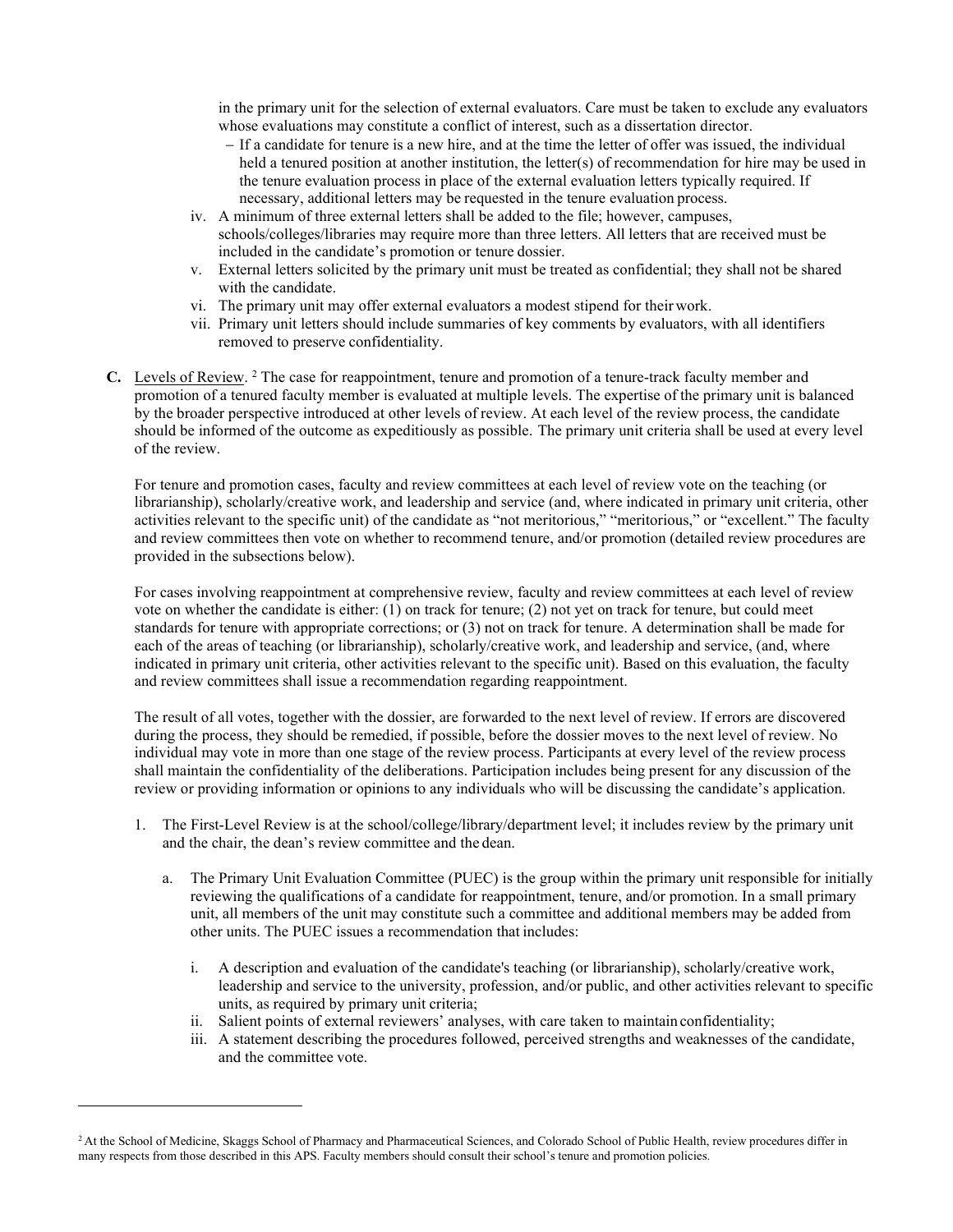- b. Following the PUEC recommendation, a vote is held by the faculty of the primary unit. The faculty vote shall address the candidate's performance in teaching (or librarianship), scholarly/creative work, and leadership and service (and, where indicated in primary unit criteria, other activities relevant to the specific unit) and shall include a positive or negative recommendation for reappointment, tenure, and/orpromotion.
	- i. Only members of the primary unit holding tenure may vote on decisions relating to reappointment or tenure.
	- ii. Only members of the primary unit with the rank of full professor may vote on decisions to promote a faculty member to the rank of full professor or hire a faculty member at the rank of fullprofessor.
	- iii. PUEC members may participate in these votes.

Deviation from these procedures is allowed when primary unit size and/or requirements for non-duplicative voting warrant an alternative process; however, any deviation from the stated procedures must be voted on and approved by the faculty of the primary unit.

- c. In units with a department structure, the chair shall also issue a recommendation on reappointment, tenure, and/or promotion. (If the chair is a member of the PUEC, a separate recommendation letter is notrequired.)
- d. The PUEC recommendation, results of the faculty vote, and chair recommendation are forwarded to the Dean's Advisory or Review Committee (DRC). The DRC will review the dossier and all prior action on the case, conduct a vote, and issue a recommendation to the dean.
	- i. The DRC is typically composed of full professors in the candidate's school/college. Members of the committee who are faculty within the candidate's primary unit are ineligible to vote.
	- ii. When necessary due to the size or structure of the school/college, the DRC may include faculty from other schools or colleges.
	- iii. The dean shall determine whether the committee is elected or appointed.
- e. Should either the DRC or the dean disagree with the recommendation of the primary unit (based on the faculty vote), the dean shall communicate in writing the nature of this disagreement with the head of the primary unit.
	- i. The primary unit shall then reconsider its original recommendation and return its reconsidered judgment, including the results of any additional votes, to the dean. The dean may then ask the DRC to reconsider its original recommendation and cast a new vote.
	- ii. The recommendation of the dean, the results of all votes of the primary unit and the DRC, and the candidate dossier shall be forwarded together to the provost.
	- iii. Where differences of opinion between the primary unit, the DRC, and/or the dean have occurred and have not been resolved, each party in the disagreement shall submit a brief statement outlining the areas of disagreement and the reasons for its recommendation in that context.
- 2. The Second-Level Review is at the campus level; it includes review by the vice chancellor for academic affairs advisory committee (VCAC), the provost, and the chancellor. However, at the Anschutz Medical Campus, promotions without dissenting votes from the first-level review are not subject to a second-level review except for the approval of the provost and chancellor.
	- a. The provost on each campus shall have an advisory committee of faculty members (VCAC) to assist in the review of recommendations submitted by the dean. The provost shall determine whether the committee is elected or appointed.
	- b. Following its review, the VCAC shall conduct a vote and issue a recommendation to the provost. Members of the VCAC who are faculty within the candidate's department are ineligible to vote.
	- c. Should the VCAC or provost disagree with the recommendation of the dean or primary unit faculty, the provost shall transmit to the dean of the school or college the nature of the disagreement.
		- i. If the VCAC disagrees with the recommendation of the primary unit faculty or the primary unit faculty and the dean, the case shall be returned to the faculty for reconsideration, and then, in turn, the case shall go back to the dean for reconsideration.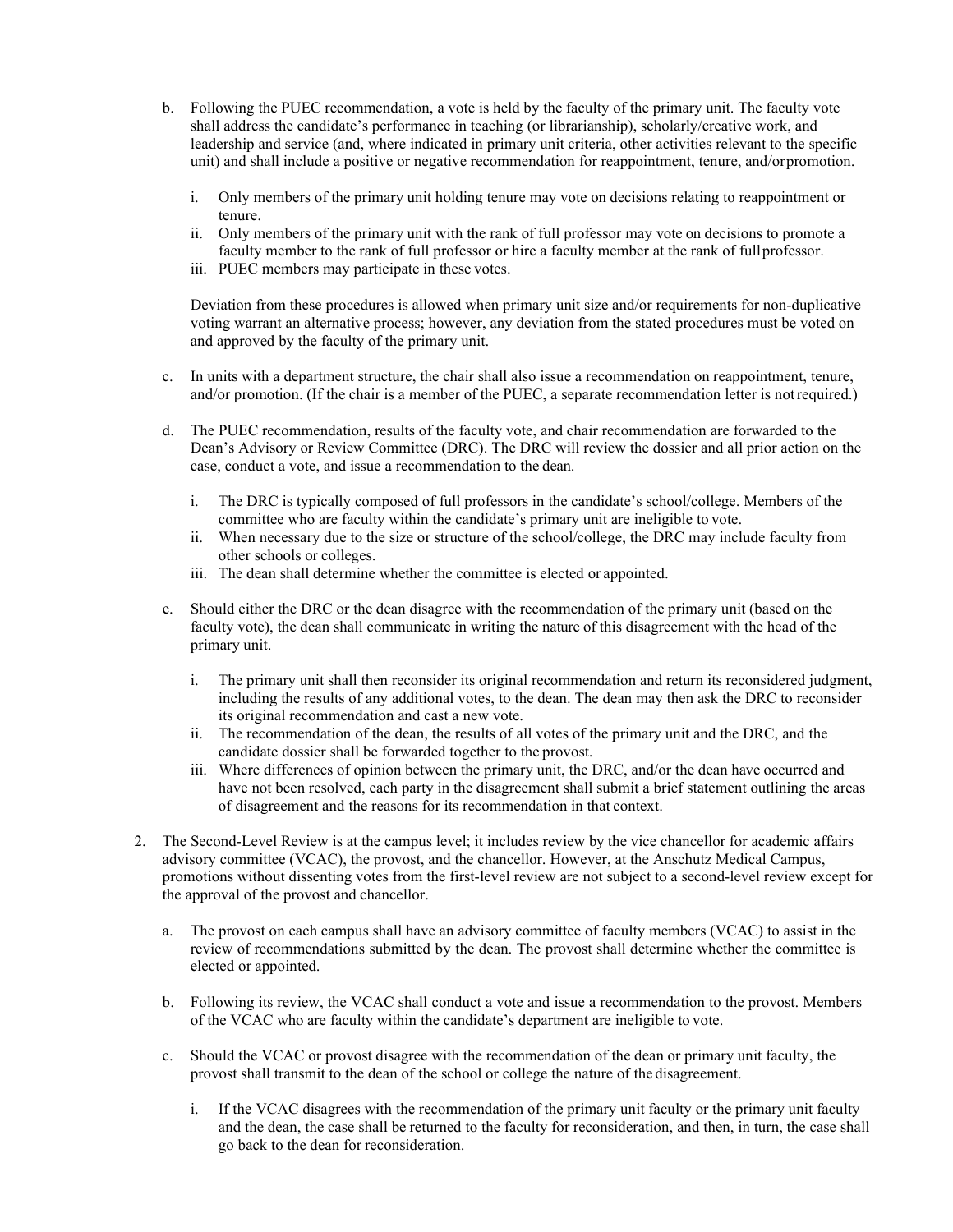- ii. If the VCAC agrees with the primary unit faculty recommendation, but disagrees with the dean's recommendation, the case shall be returned to the dean for reconsideration.
- iii. The reconsidered judgment(s), including the results of any additional votes, shall be forwarded tothe provost.
- iv. As needed, the dean may seek additional input from the primary unit as part of thisreconsideration.
- v. After receiving the reconsidered judgment from the dean, the provost may ask the VCAC to review its original recommendation and cast a new vote.
- d. If the provost finds significant procedural errors may have affected the outcome of the case, the provost may return the case to the primary unit and other levels of the campus review to repeat the process. The provost may appoint a responsible party to oversee the process to ensure procedural integrity and fairness to the candidate. If it is determined that the repetition of the process will carry forward into the next academic year, the provost may extend the contract of the candidate by one year. The re-evaluation process shall focus on the record as it existed at the time of the first review.
- e. The provost shall make a recommendation to the chancellor.
- f. For cases involving reappointment decisions, the program requirements of the primary unit may be considered by the chair, dean, provost, or chancellor when issuing a recommendation.
- g. A candidate for reappointment, promotion and/or tenure shall be informed in writing of the final determination of the chancellor as expeditiously as possible.
	- i. All positive recommendations for tenure shall be forwarded to the president.
	- ii. Decisions not to recommend tenure are not forwarded to the president. A decision by the chancellor to deny tenure may be appealed according to the terms of section VIII of this APS.
	- iii. Non-reappointment is not subject to administrative appeal. See section VIII of this APS for faculty grievance rights.
	- iv. Denial of promotion is not subject to administrative appeal unless it coincides with a denial of tenure. See section VIII of this APS for faculty grievance rights.
- 3. The Third-Level Review is at the presidential level; it refers to either: (1) the review by the president of a positive recommendation for tenure or (2) an appeal of a negative decision for tenure or promotion. (Promotion may be appealed only in accordance with sectionVII.C.2.g.iv.
	- a. All positive recommendations for tenure shall be forwarded to the president for review prior to submission to the Board of Regents. The role of the president's office in faculty personnel decisions is to ensure that appropriate and established procedures are followed, and that university standards for tenure and promotion are upheld at each campus. The primary responsibility for making personnel recommendations rests with the chancellors.
	- b. An appeal of a negative decision for tenure shall follow the procedures specified in section VIII.A.
- 4. The Board of Regents makes the final decision on the award of tenure. Only the board has the authority to award tenure.
- **D.** Candidates Prerogatives
	- 1. At any stage in the review process, a candidate shall be entitled to submit any material or information that they believe will be helpful in evaluating their case. Materials provided at a higher level of the review shall also be provided to all other bodies reviewing the candidate, and they may respond as they deemappropriate.
	- 2. With the exception of letters provided by external evaluators, each candidate shall have access to all evaluative documents in their file. These documents shall include statements prepared by primary unit evaluation committees, by the primary unit chair, or by administrative officers. Evaluation letters solicited from outside the university are to be treated as confidential and not shared with the candidate. Any letters provided by students must be de-identified before sharing with the candidate.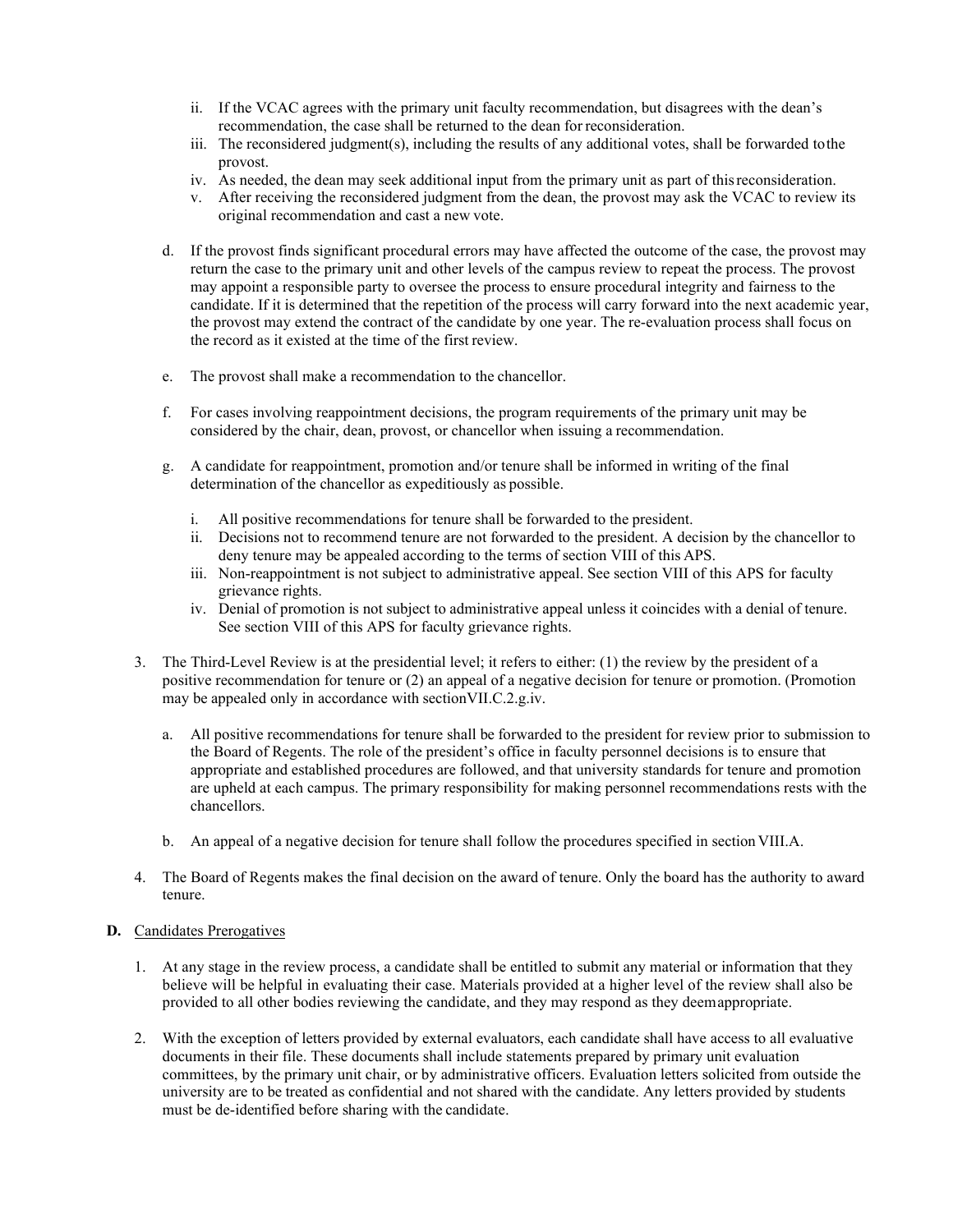- 3. If a candidate so requests, in a confidential conversation, the provost or the provost's designee shall advise the candidate of the reasons that contributed to a recommendation not to grant tenure or promotion.
- 4. At any point in the process prior to the decision by the chancellor, a candidate may withdraw the case from consideration.

#### **VIII. APPEAL AND GRIEVANCE RIGHTS**

- **A.** Administrative Appeal of Decisions Regarding Tenure
	- 1. Within 10 business days of receipt of notification, a candidate denied tenure by the chancellor may request a third-level review by the president. The only grounds for a presidential review are: (1) procedural errors of sufficient magnitude that they may have affected the outcome; (2) factual errors of sufficient magnitude that they may have affected the outcome; (3) the material violation of the Laws of the Regents or Regent Policy;or (4) some combination of these grounds.
	- 2. The president may determine there are no grounds for appeal and uphold the chancellor's decision. In this circumstance, the case is closed.
	- 3. If the president determines there are grounds for an appeal:
		- a. The president may remand the case to the campus to rectify errors and require the chancellor to then revise or reaffirm the original recommendation.
		- b. The president may overrule the campus decision and recommend tenure to the Board ofRegents.
		- c. The president may convene a faculty advisory committee to review the case. The committee may issue a recommendation on tenure or recommend action to rectify errors. If the committee makes a recommendation on tenure, it shall base its recommendation on the dossier available to the chancellor at the time the chancellor issued a decision. Ultimately, the president shall either make the final decision to uphold the chancellor's decision to deny tenure or shall recommend tenure to the Board of Regents.
- **B.** Grievance Rights
	- 1. If a candidate is denied reappointment, promotion, or tenure and believes that there have been serious procedural or factual errors in the case, or the denial occurred through the material violation of the Laws of the Regents or Regent Policy, the candidate may submit a grievance to the Faculty Senate grievance committee in accordance with [Regent Policy 5.G –](https://www.cu.edu/regents/policy/5) Faculty Grievance.
	- 2. A grievance may not be filed until all available administrative appeals have beenexhausted.
	- 3. While procedural errors per se may entitle the candidate to proper reconsideration as herein provided, such errors may not be used as the justification for personnel recommendations not otherwise justified on the basis of performance.
	- 4. The faculty governance grievance committee shall not substitute its judgment about an individual's merit for that of other committees and administrators.

# **IX. POST-TENURE REVIEW**

- **A.** Post-tenure review (PTR) is a summative evaluation over a five-year review period. The purposes of PTR are to facilitate continued faculty development and to ensure professional accountability to the university community, the Board of Regents, and the public.
- **B.** Each campus shall have procedures for appropriate peer evaluation during PTR and for appeals of the PTR evaluation. Primary units shall have written guidelines that conform to the campus procedures and this administrative policy statement.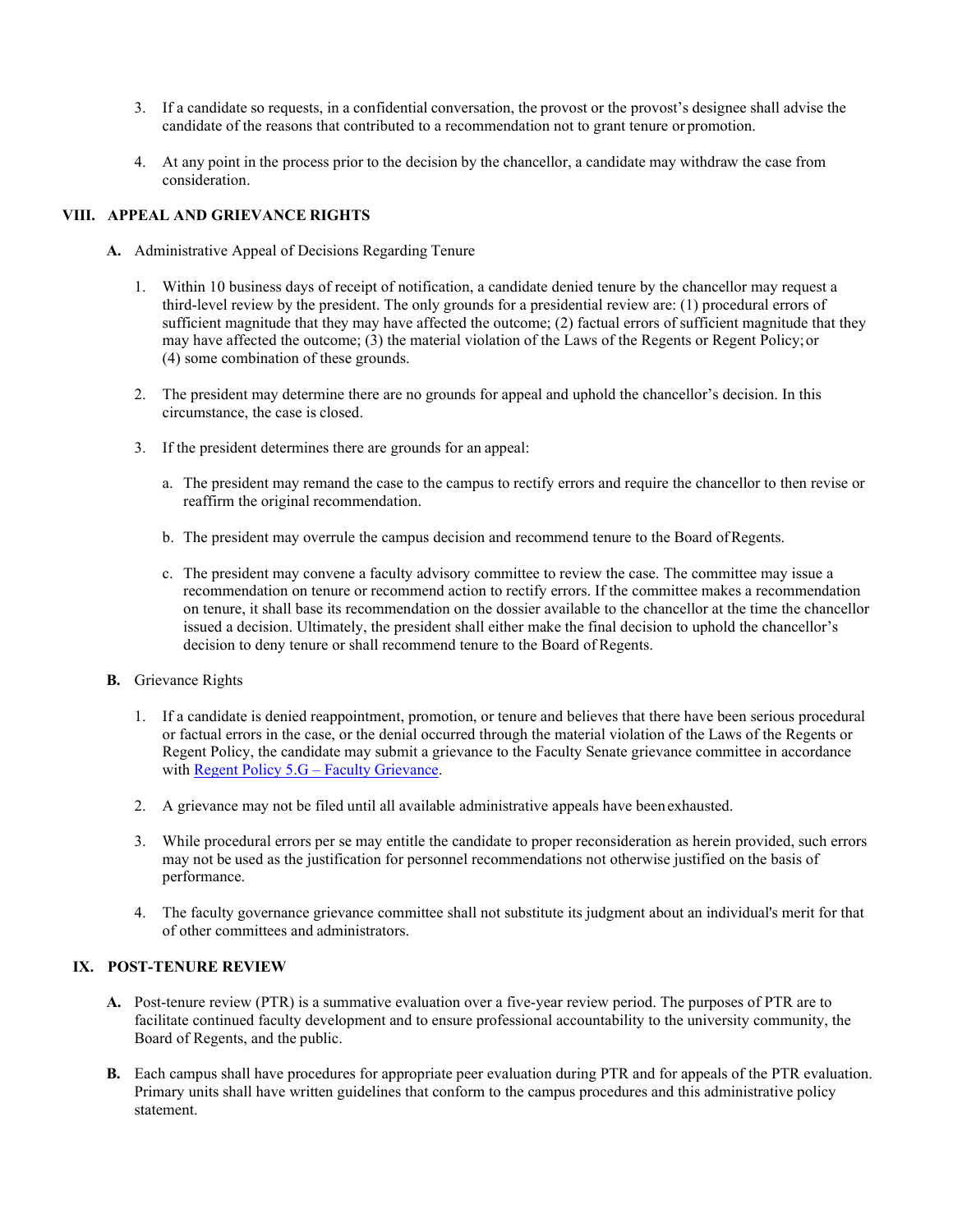- 1. A primary unit's PTR guidelines shall describe the criteria that will be used to evaluate faculty and shall indicate what level of performance is required for a faculty member to be considered "meeting expectations" in teaching (or librarianship), scholarly/creative work, and leadership and service (and, where indicated in primary unit criteria, other activities relevant to the specific unit). They shall also consider differentiated workloads. The primary unit PTR guidelines and criteria must be approved by the dean of the school/college/library andprovost.
- 2. The PTR evaluation shall be conducted by appropriate faculty peers within the campus, either the primary unit faculty or the faculty of the appropriate college personnel review committee. Other units may be consulted as appropriate.
- 3. Consistent with campus or primary unit policy, the faculty member under review may prepare and submit a professional plan to the committee that evaluates PTR. If a plan is submitted, the committee shall consider the plan in its evaluation. See [Appendix B](#page-25-0) for more information on the professional plan.
- **C.** The initial post-tenure review process occurs five years after the faculty member is granted tenure and recurs at fiveyear intervals unless interrupted by promotion review or leave. Promotion serves to re-start the PTR clock. Faculty undergoing PTR shall not, in that year, serve on the committee that evaluates PTR
- **D.** The committee that evaluates PTR shall provide an evaluation of the faculty member's performance as either outstanding, exceeding expectations, meeting expectations, below expectations, or fails to meet expectations in each of the areas of teaching (or librarianship), scholarly/creative work, and leadership and service (and, where indicated in primary unit criteria, other activities relevant to the specific unit), and shall provide a narrative explanation of that evaluation.
- **E.** Faculty members who receive a summative evaluation of "below expectations" in any of the evaluated areas, must agree to a performance improvement agreement (see APS 5008 - [Faculty Performance Evaluations](https://www.cu.edu/ope/aps/5008) for more information on the performance improvement agreement and extensive review).
- **F.** A copy of the committee's report will be given to the faculty member by the department chair or dean, depending on whether the PTR is undertaken by the primary unit or school/college. A copy of the PTR report will be placed in the faculty member's personnel file. The reports will be forwarded to the dean, who will provide a summary report and copies of the individual reports to the provost on the results of all the post-tenure reviews in the school/college. Annually, the provosts will provide a summary report on post-tenure review to the System Office of Academic Affairs, who will forward the campus summary reports to the president and the Board of Regents.
- **G.** Faculty members who fail to participate in any aspect of the post tenure review process, as required, may be subject to sanctions for neglect of duty, which may include reduction in salary, reassignment of duties, unpaid suspension, or dismissal for cause.

# **X. RELATED POLICIES**

- Regent Policy 5.D [Reappointment \(to a tenure-track position\), Tenure, and](https://www.cu.edu/regents/policy/5) Promotion
- [Regent Policy 5.C –](https://www.cu.edu/regents/policy/5) Faculty Appointments
- Regent Law 5.C [Faculty Appointments](https://www.cu.edu/regents/law/5#:%7E:text=(A)%20Tenured%20and%20tenure%2D,grievance%20to%20the%20Faculty%20Senate) and Tenure
- APS 1009 [Multiple Means of Teaching](https://www.cu.edu/ope/aps/1009) Evaluation
- APS 5008 [Faculty Performance](https://www.cu.edu/ope/aps/5008) Evaluations

# **XI. HISTORY**

- Adopted: July 1, 2007; Content previously stated in Appendix A of the Laws of the Regents (Appendix A rescinded January 2009).
- Revised: January 1, 2011; Non-substantive revision on May 1, 2011; The term "service" was replaced with the term "leadership and service" to reflect a change in regent laws and policies, effective April 30, 2014; July 1, 2014; Nonsubstantive revision on October 19, 2016; Approved March 18, 2020, became effective July 1, 2020, with the rollout of the new regent article and policy 5 regarding faculty.
- Last Reviewed: July 1, 2020.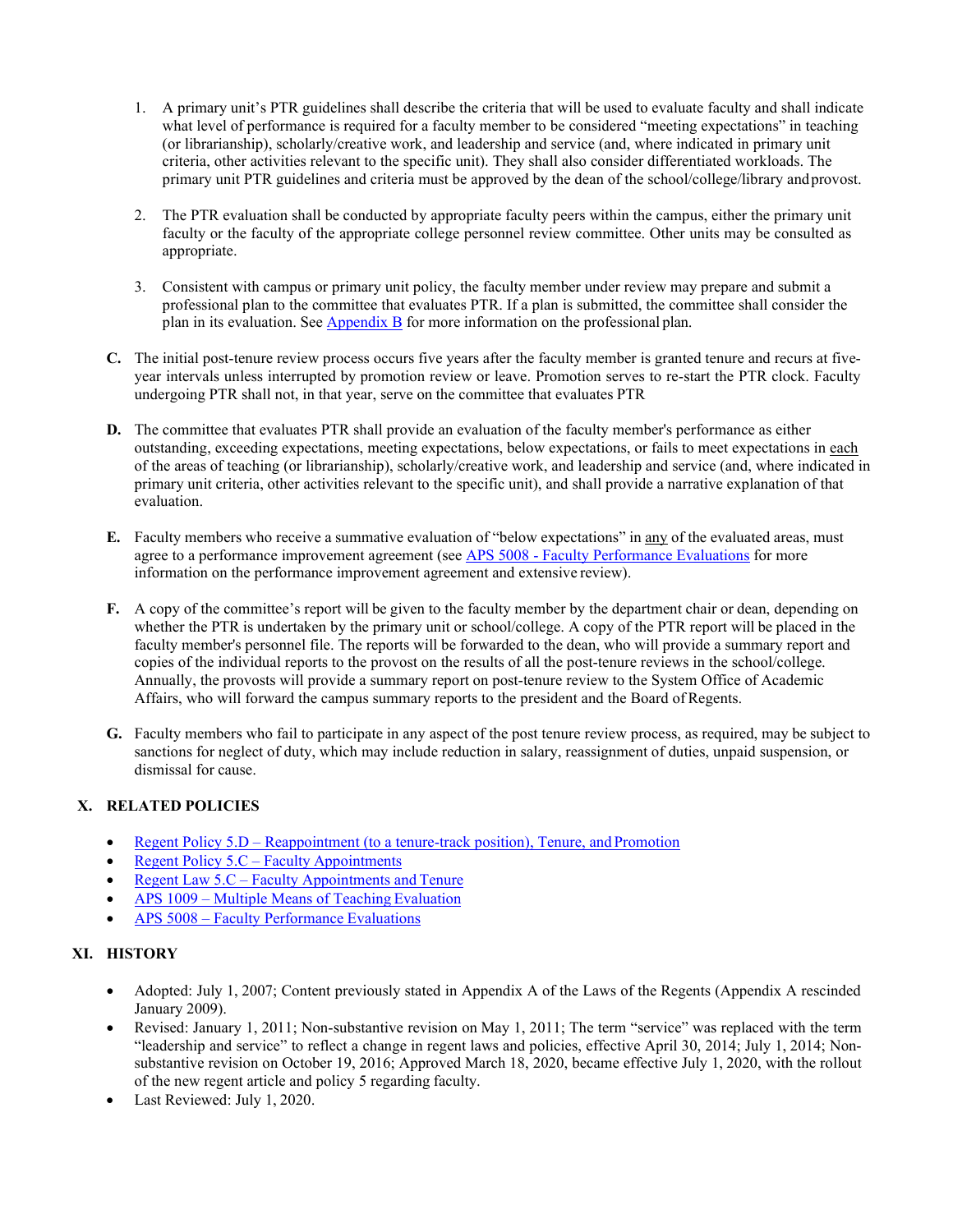#### **APPENDIX A: Examples of Appropriate Criteria for Faculty Evaluation**

#### <span id="page-24-0"></span>**A. Teaching**

- 1. Evaluations of teaching effectiveness by students, graduate trainees or otherlearners
- 2. Teaching awards and other outstanding accomplishments in instruction
- 3. Peer evaluation of teaching
- 4. Alumni evaluation
- 5. Quality of Doctoral dissertation and Master's thesis supervision
- 6. Student advising and mentoring
- 7. Innovations in teaching
- 8. Clinical supervision
- 9. Participation in teaching
- 10. Performance of students, graduate trainees or other learners in higher-level courses or levels oftraining
- 11. Performance of learners on Standard Professional Examinations
- 12. Preparation of course materials
- 13. Teaching scholarship (for example, external grant funding or published research related to teaching)

#### **B. Scholarly/Creative Work**

- 1. Publications, including peer-reviewed manuscripts, books, book chapters, monographs and electronic publications
- 2. Other products of scholarship as broadly defined, including the scholarship of discovery,education, application or integration in which the candidate is a lead investigator
- 3. Recognition by other scholars of research and publications
- 4. Creative work (performance, poetry, drama, competitions, paintings)
- 5. Grants and contracts (sponsored research)
- 6. Unsponsored research
- 7. Professional reputation (both inside and outside the university)
- 8. Evidence of capacity for future achievements

#### **C. Leadership and Service**

- 1. University committees and administrative leadership and service
- 2. Leadership and service to profession and discipline (state, national, international level)
- 3. Consultation and public leadership and service
- 4. Skill and devotion in the care of patients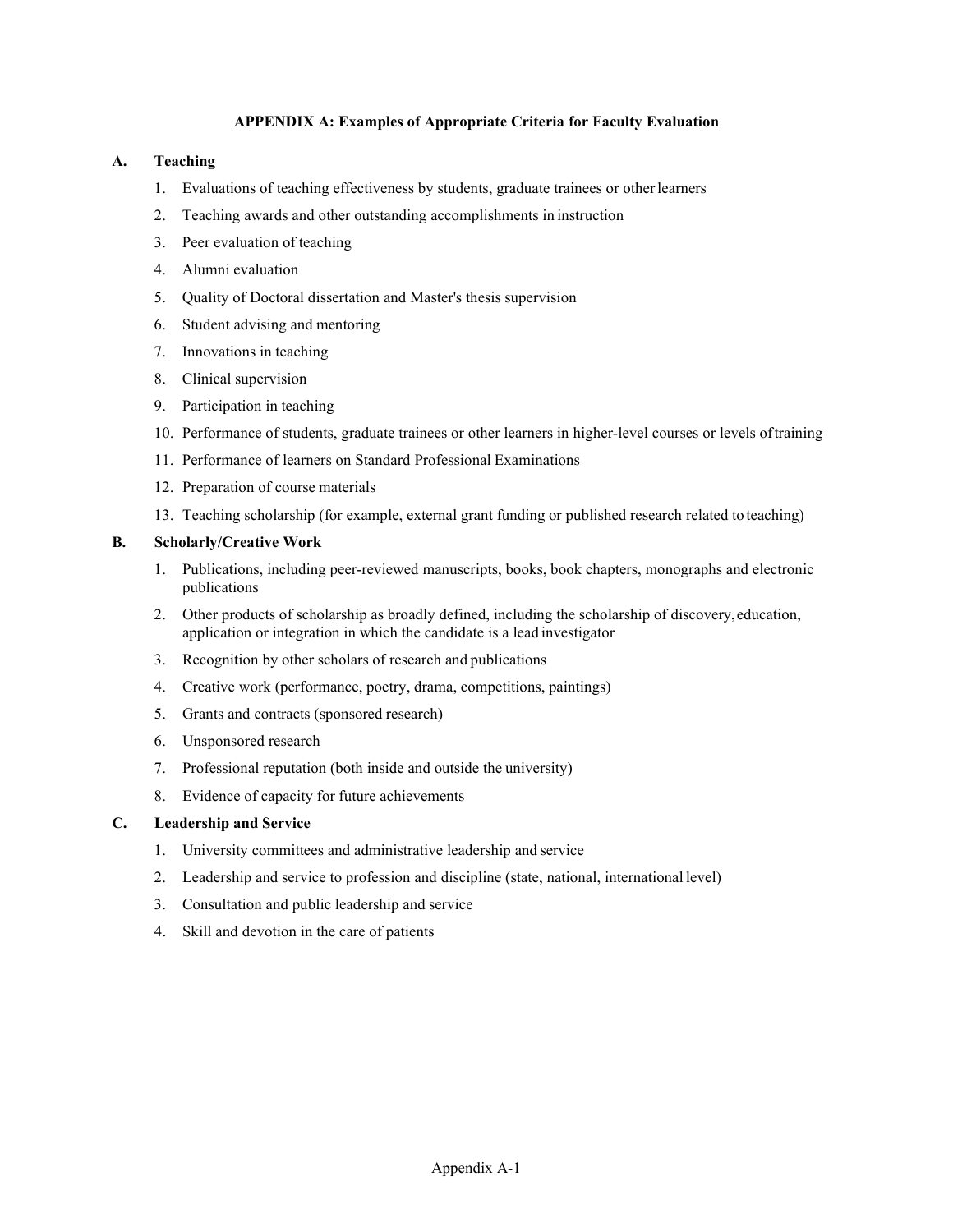#### **APPENDIX B: The Professional Plan**

<span id="page-25-0"></span>The professional plan is a highly recommended individually prepared blueprint that aids in evaluating performance, during both annual review and post-tenure review. Academic units or schools/colleges may require faculty members to prepare and maintain a professional plan after their award of tenure.

The professional plan communicates the faculty member's teaching (or librarianship), scholarly/creative work, and leadership and service goals and explains how these goals support the needs of the primary unit and the school/college. Projections made in the plan, when compared to the faculty member's progress and achievements, can provide one basis for evaluating the faculty member's professional performance. If the plan calls for a distribution of effort different from the primary unit's standard assignment, a differentiated workload agreement should be included.

At the time of annual merit evaluation and during post-tenure review (or extensive review), the primary unit evaluation committee may review the professional plan (and any revisions or updates to the plan) and compare its goals to the actual achievements of the faculty member to date.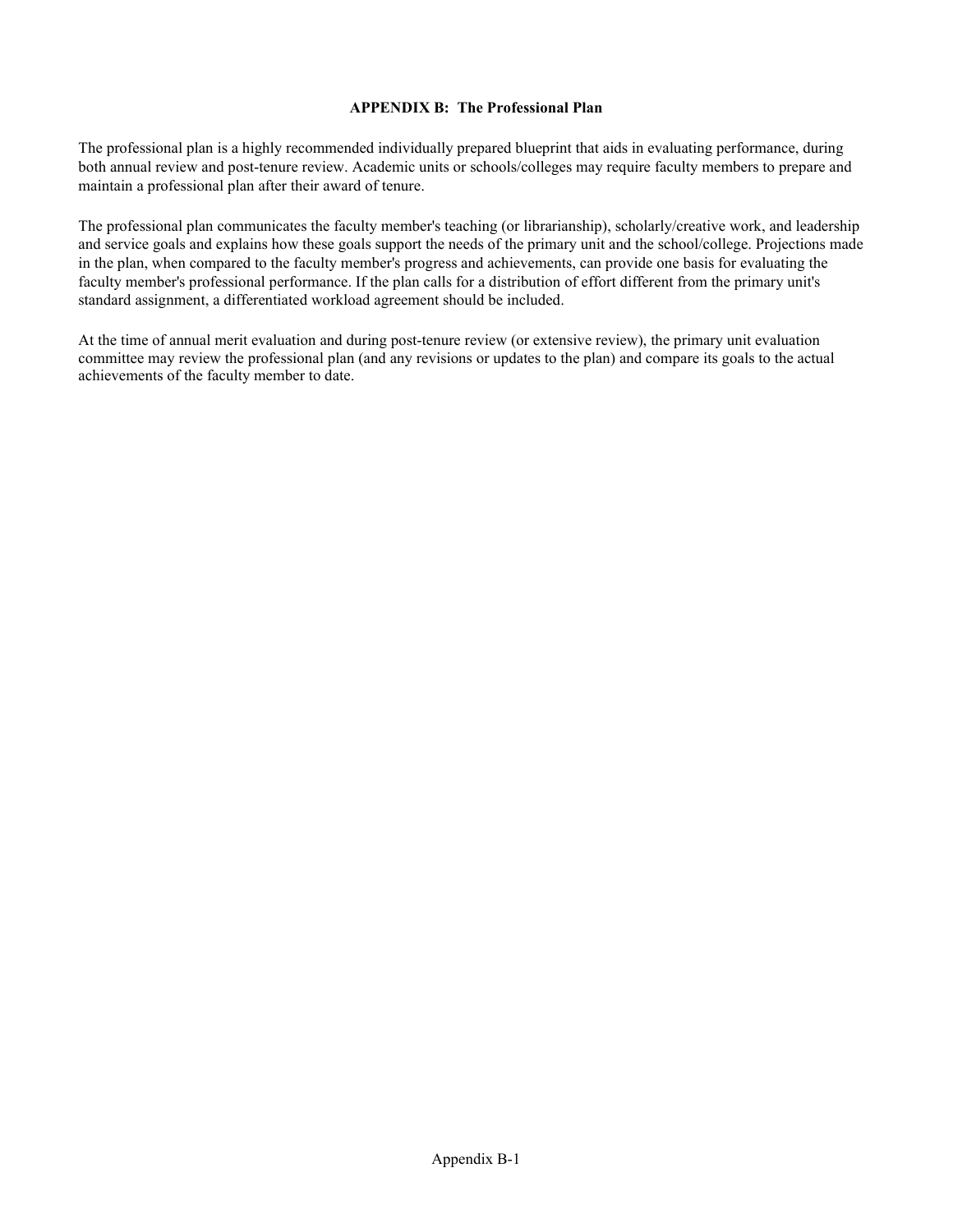# **[Policy 5.D.: Reappointment \(to a tenure-track position\), Tenure, and](https://www.cu.edu/regents/policy/5)  [Promotion \[1\]](https://www.cu.edu/regents/policy/5)**

# **5.D.1 Tenure Probationary Period**

- (A) A recommendation on tenure shall be made after a probationary period of continuous full-time or full-time equivalent service as a professor, associate professor, or assistant professor. The probationary period shall not exceed seven years, unless an extension has been approved by the dean and chancellor or the chancellor's designee. If an individual's professional accomplishments warrant, the probationary period may be waived and tenure may be recommended upon hire.
	- (1) A faculty member may apply for leave during their probationary period. The Provost shall decide whether the leave is granted and whether it affects the probationary period (except in the case of Parental Leave, see section 5.D.1(A)(2)). Any change to the probationary period because of leave will be in increments of one year.
	- (2) A faculty member who utilizes parental leave during the tenure probationary period will be granted a one-year extension of the tenure probationary period. A faculty member may irrevocably elect, no later than six months following their return to full-time service, to have the leave time count as part of the tenure probationary period. Such an election shall be made in writing and must be approved by the dean and the chancellor.
- (B) Each tenure-track faculty member shall be evaluated in a comprehensive manner at least once during the tenure probationary period apart from the review for award of tenure. The comprehensive review typically occurs during the fourth year of fulltime service. The comprehensive review results in one of two outcomes:
	- (1) the faculty member is reappointed to a tenure-track position, or
	- (2) the faculty member is informed that they will be given a one-year terminal appointment and the tenure-track appointment will not be continued.

The faculty member shall be informed in writing of the results of the comprehensive review.

- (C) In the Schools of Medicine, Pharmacy and Public Health, promotion and tenure are separate processes, but may occur concurrently.
	- (1) Unless waived by the faculty member and approved by the dean and chancellor, a decision regarding promotion to associate professor shall be made after a maximum probationary period of seven years of continuous full-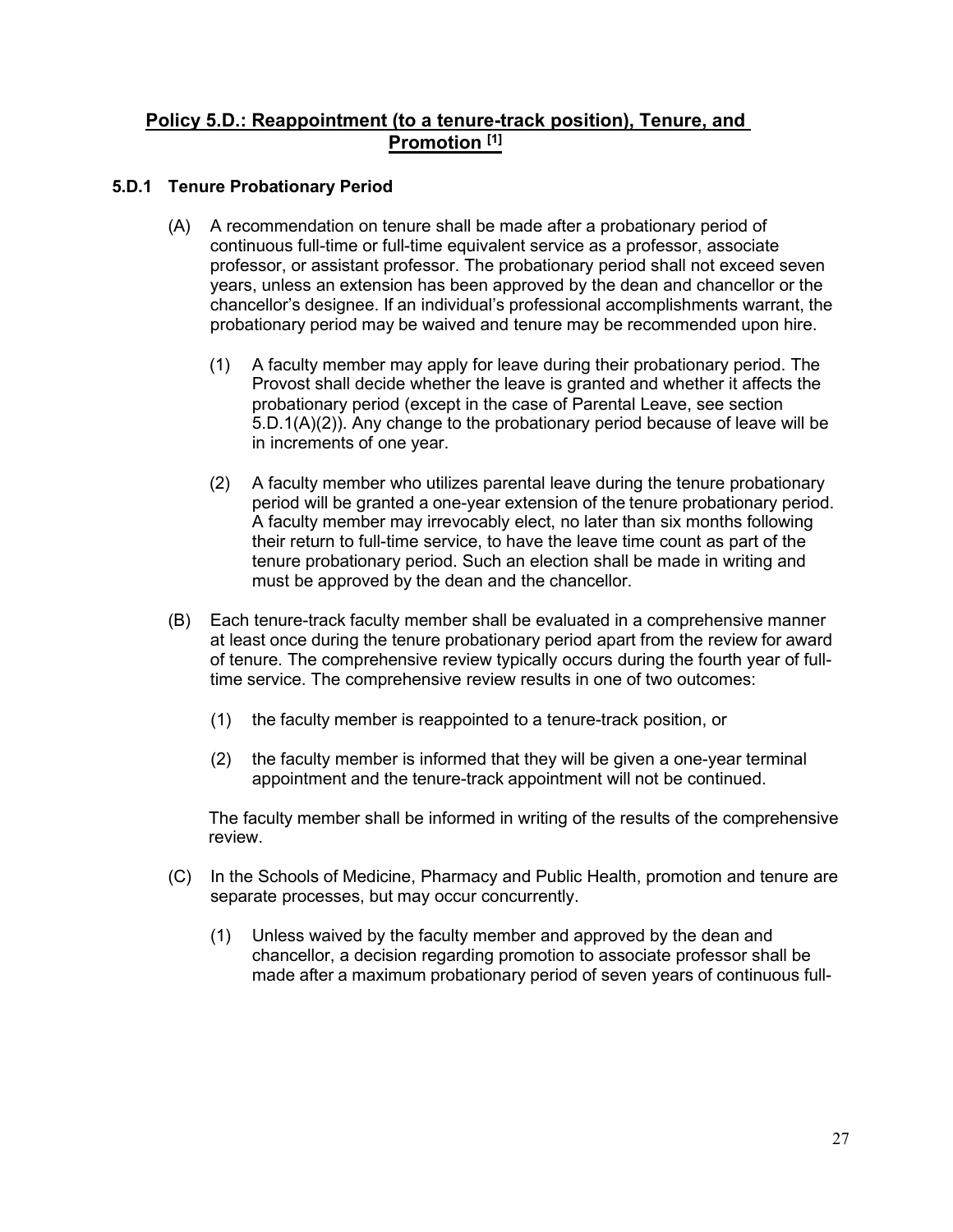time service at the rank of assistant professor. Normally, the promotion review of a faculty member will commence at the beginning of the seventh year of service.

(2) School of Medicine, Pharmacy and Public Health tenure-track faculty members in the rank of associate professor or professor are eligible for consideration for tenure. There will be no maximum time limit for the award of tenure; however, the faculty member who is turned down for tenure may not be reconsidered for three years.

# **5.D.2 Standards for Tenure**

(A) Tenure may be awarded only to faculty members with demonstrated meritorious performance in each of the three areas of: teaching (or librarianship), scholarly/creative work, and leadership and service (to the university, profession and/or public); and demonstrated excellence in either teaching, or scholarly/creative work.

# Additionally:

(1) In the School of Medicine, tenure may be awarded only to faculty members with national and international reputations for academic excellence who are among the best in their field of academic endeavor and who have demonstrated excellence in scholarship and demonstrated excellence in, and dedication to, teaching (as further defined in the rules of the School of Medicine).

Professional/administrative leadership and service and/or clinical activities should be weighed into any decision regarding tenure, but such activities in the absence of significant accomplishments in both teaching and scholarship are not an adequate basis for tenure.

- (2) In its tenure recommendations, the Colorado School of Public Health may consider public health practice/clinical activity and scholarship, as further defined in its bylaws.
- (3) In the School of Pharmacy, tenure may be awarded only to faculty members who have demonstrated excellence in scholarship and demonstrated excellence in, and dedication to, teaching (as further defined in the appointment, reappointment, promotion and tenure policy of the School of Pharmacy).
- (4) Candidates at the University of Colorado Colorado Springs may also be evaluated on professional practice, in which case they shall also demonstrate meritorious performance in that area.
- (B) A recommendation of tenure based on excellence in scholarly/creative work shall include evidence of impact beyond the institution. A recommendation for tenure based on excellence in teaching shall include multiple measures of teaching evaluation and demonstrated achievement at the campus, local, national, and/or international level which furthers the practice and/or scholarship of teaching and learning beyond one's immediate instructional setting.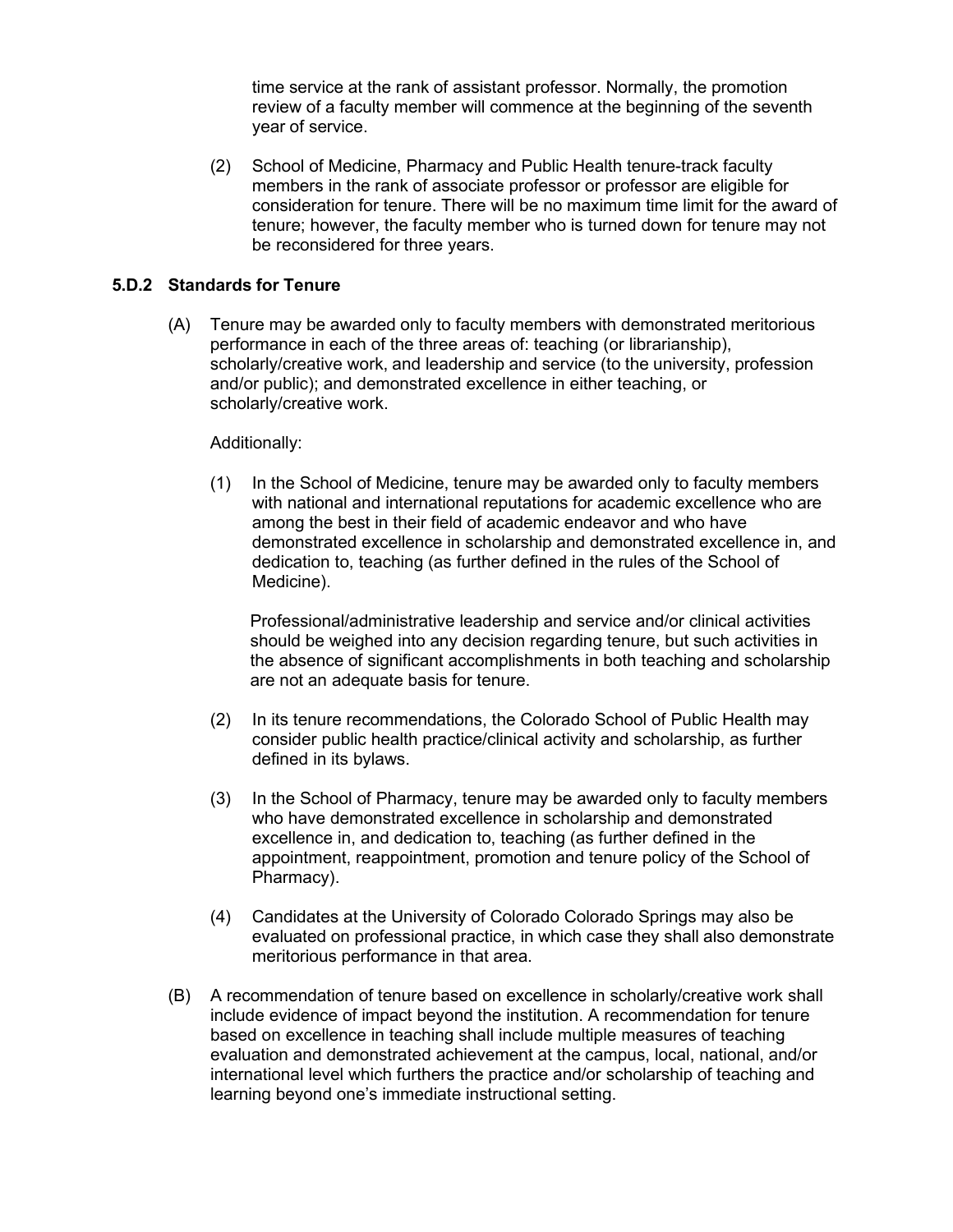- (1) For the School of Medicine and the School of Pharmacy, which require excellence in both teaching and scholarship, at least one area, as specified in the primary unit criteria, must show evidence of impact beyond the institution.
- (C) Effort or promise of performance shall not be a criterion for excellence or meritorious performance. Demonstrated performance and outcomes are required for tenure.

# **5.D.3 Primary Unit Criteria for Reappointment, Tenure, and Promotion**

- (A) Primary units develop criteria that define the teaching, scholarly/creative work, and leadership and service expectations for faculty, such as expectations for publications, grants for scholarly/creative work, measures of clinical excellence, etc., in terms of their scholarly field(s). These primary unit criteria are reviewed for rigor, fairness, and consistency with regent requirements and are not effective until approved by the dean and provost. In those cases where the primary unit has requested and received Board of Regents approval of specific alternative or additional criteria, those criteria shall be applied in appointment, reappointment, tenure, and promotion decisions.
	- (1) If new or revised primary unit criteria have been adopted during a faculty member's tenure probationary period, the faculty member may choose to be evaluated for tenure based on the new criteria or the criteria in place at the time of appointment. When a faculty member is evaluated for promotion to full professor, the current primary unit criteria shall apply. See the corresponding administrative policy statement.
		- (a) Faculty members on the Anschutz Medical Campus who are evaluated for promotion to associate professor without a coincident evaluation of tenure may choose to be evaluated for promotion based on the primary unit criteria at the time of appointment or the current primary unit criteria (if revisions have been adopted since the date of appointment).
- (B) The merit of the candidate is the only consideration in recommendations for awarding tenure. The program requirements of the primary unit shall be considered only at the time of appointment and reappointment.
- (C) To be promoted to the rank of Professor (also referred to as "Full Professor"), an individual should have the terminal degree appropriate to their field or its equivalent, and:
	- (1) A record that, taken as a whole, may be judged to be excellent; and
	- (2) A record of significant contribution to graduate and undergraduate education, unless individual or departmental circumstances can be shown to require a stronger emphasis, or singular focus, on one or the other; and
	- (3) A record since receiving tenure or promotion to Associate Professor that indicates substantial, significant, and continued growth, development, and accomplishment in teaching or librarianship, scholarly/creative work, and leadership and service.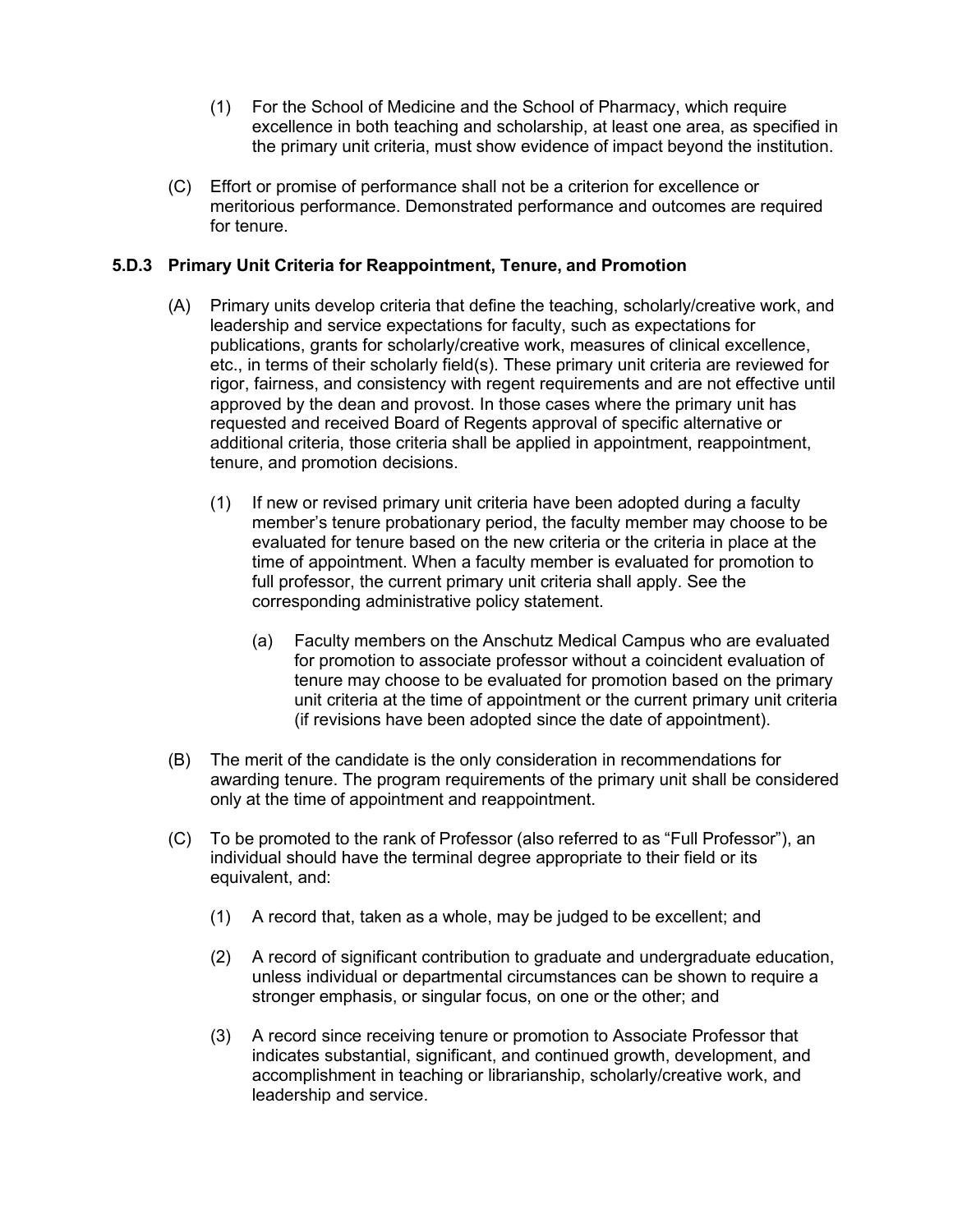# **5.D.4 Mentoring**

(A) While the candidate is responsible for developing a professional record that warrants tenure, the department/unit and administration have certain obligations to mentor tenure-track faculty and to help them navigate the processes of review (reappointment, tenure and promotion). Mentoring opportunities will be provided by primary units and/or colleges/schools.

# **5.D.5 Review Process**

- (A) The case for reappointment, tenure and promotion of a tenure-track faculty member and promotion of a tenured faculty member is evaluated at multiple levels. The expertise of the primary unit is balanced by the broader perspective introduced at other levels of review. At each stage of the review process, the candidate should be informed of the outcome as expeditiously as possible. Detailed review procedures are provided in the corresponding administrative policy statement.
	- (1) The primary unit criteria shall be used at every level of the review process and the criteria shall be included in the candidate's dossier.
	- (2) A decision on reappointment or promotion shall be issued by the chancellor. The chancellor's decision is final, unless a denial of promotion coincides with a denial of tenure, in which case both decisions can be appealed in accordance with section 5.D.6.
	- (3) A decision to recommend or deny tenure shall be issued by the chancellor. The chancellor's decision on tenure is final if the decision is negative. (See section 5.D.6 for information on the appeals process.) The chancellor shall forward positive tenure decisions to the president for review.
		- (a) If the president concurs with a recommendation to award tenure, a positive recommendation is issued to the Board of Regents.
		- (b) If the president does not concur, the president's decision not to award tenure is final. (See section 5.D.7 for grievance rights.)

# **5.D.6 Appeal of Decisions Regarding Tenure**

- (A) Within 10 business days of receipt of notification, a candidate denied tenure by the chancellor may request a review by the president. The only grounds for a presidential review are: (1) procedural errors of sufficient magnitude that they may have affected the outcome; (2) factual errors of sufficient magnitude that they may have affected the outcome; or (3) the material violation of the laws of the regents or regent policy; or some combination of these grounds.
	- (1) The president may determine there are no grounds for appeal and uphold the decision to deny tenure. In this circumstance, the case is closed.
	- (2) If the president determines there are grounds for an appeal:
		- (a) The president may remand the case to the campus to rectify errors and require the chancellor to then revise or reaffirm the original